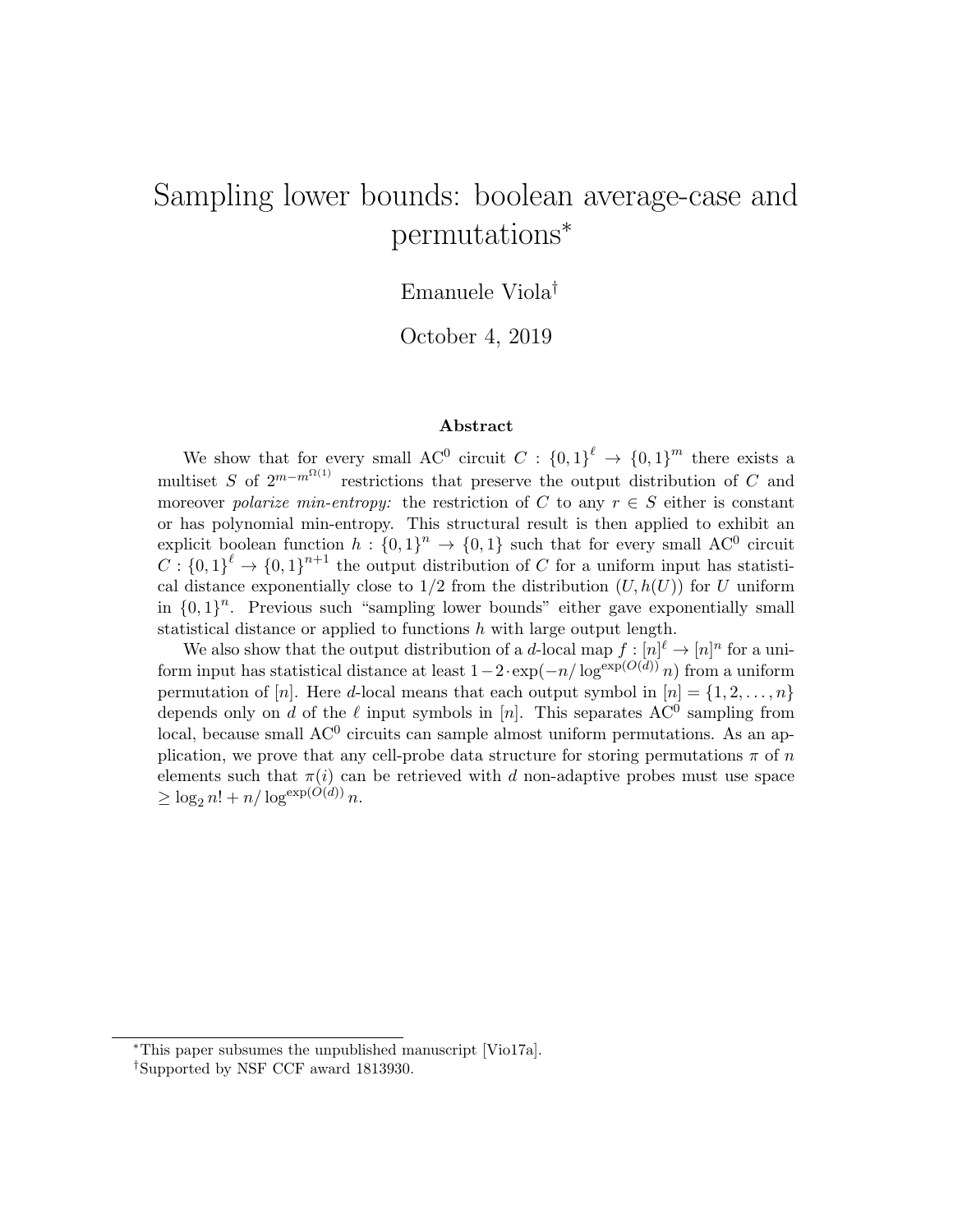### 1 Introduction, results, and discussion

A classical objective of complexity theory is to prove lower bounds on the resources required to compute a target function on a given, worst-case input. This goal has been achieved in several restricted models, and it has been extended to other notions such as average-case hardness. More recently, a series of papers [Vio12b, LV12, DW11, Vio14, Vio12c, BIL12, BCS14, Vio16 study computational lower bounds for *sampling tasks*, that is, for sampling a target distribution given uniform random bits. Proving lower bounds for sampling is more challenging than proving standard lower bounds. For example, even though small AC<sup>0</sup> circuits cannot compute the parity function, there exists a poly $(n)$ -size AC<sup>0</sup> circuit (in fact, every output bit depends on just two input bits) which samples the distribution  $(U,$  parity $(U)$ ), where U is uniform in  ${0,1}^n$  [Bab87, Kil88]. Perhaps more surprisingly, polynomial-size AC<sup>0</sup> circuits can sample  $(U, f(U))$  for every symmetric function f, such as Majority (up to an exponentially small error) [Vio12b]. They can even do this for some important non-symmetric functions  $f$  such as inner product [IN96]. These results, and others discussed below, have several applications to algorithms [MV91, Hag91], complexity theory [Bab87], and cryptography [Kil88, IN96, Vio05, BIVW16].

Despite recent progress, the study of "sampling lower bounds" remains largely uncharted. It will require us to come up with new proof techniques, which may be useful even for classical lower bounds. Moreover, the study has connections with other areas. For example, it had an impact on the recent breakthrough for two-source extractors. Specifically, in [Vio14] a new class of sources was introduced (some bits are k-wise independent, the others adversarially chosen), and an extractor was given for them (majority, analyzed using  $[DGJ+10]$ ), and finally it was asked if better extractors exist. Answering this question affirmatively is a main step in the construction of two-source extractors for polylogarithmic entropy by Chattopadhyay and Zuckerman [CZ16]. Follow-up work [Li16] gives better yet extractors for the same sources. The subsequent papers [CS16, Coh16, BDT16], leading to better and better two-source extractors, use instead the original extractor from [Vio14].

A different connection to data-structure lower bounds is discussed below.

In this paper we prove two new sampling lower bounds. We start with a result about  $AC<sup>0</sup>$ . The paper [LV12] showed that the output distribution of a small  $AC<sup>0</sup>$  circuit is very far from the uniform distribution over an asymptotically good error-correcting code. Specifically the statistical distance is  $\geq 1 - \epsilon$  for  $\epsilon$  polynomially small. The exciting follow-up [BIL12] optimizes  $\epsilon$  to exponentially small. However, their techniques are tailored to errorcorrecting codes, and do not apply to other distributions. In particular, they do not apply to distributions of the form  $(U, f(U))$  where U is uniform in  $\{0, 1\}^n$  and f is boolean.

The paper [Vio14] does prove a sampling lower bound for distributions of the form  $(U, f(U))$ . However, the sampling lower bound only rules out sampling  $(U, f(U))$  in AC<sup>0</sup> with exponentially small statistical distance. In this work we strengthen this latter result to an "average-case" lower bound. To illustrate, note that it is easy to sample  $(U, f(U))$ with statistical distance  $\leq 1/2$  (either  $(U, 0)$  or  $(U, 1)$  does the job). We give an explicit function h such that the statistical distance must be  $1/2 - \epsilon$  for a small  $\epsilon$ . In other words,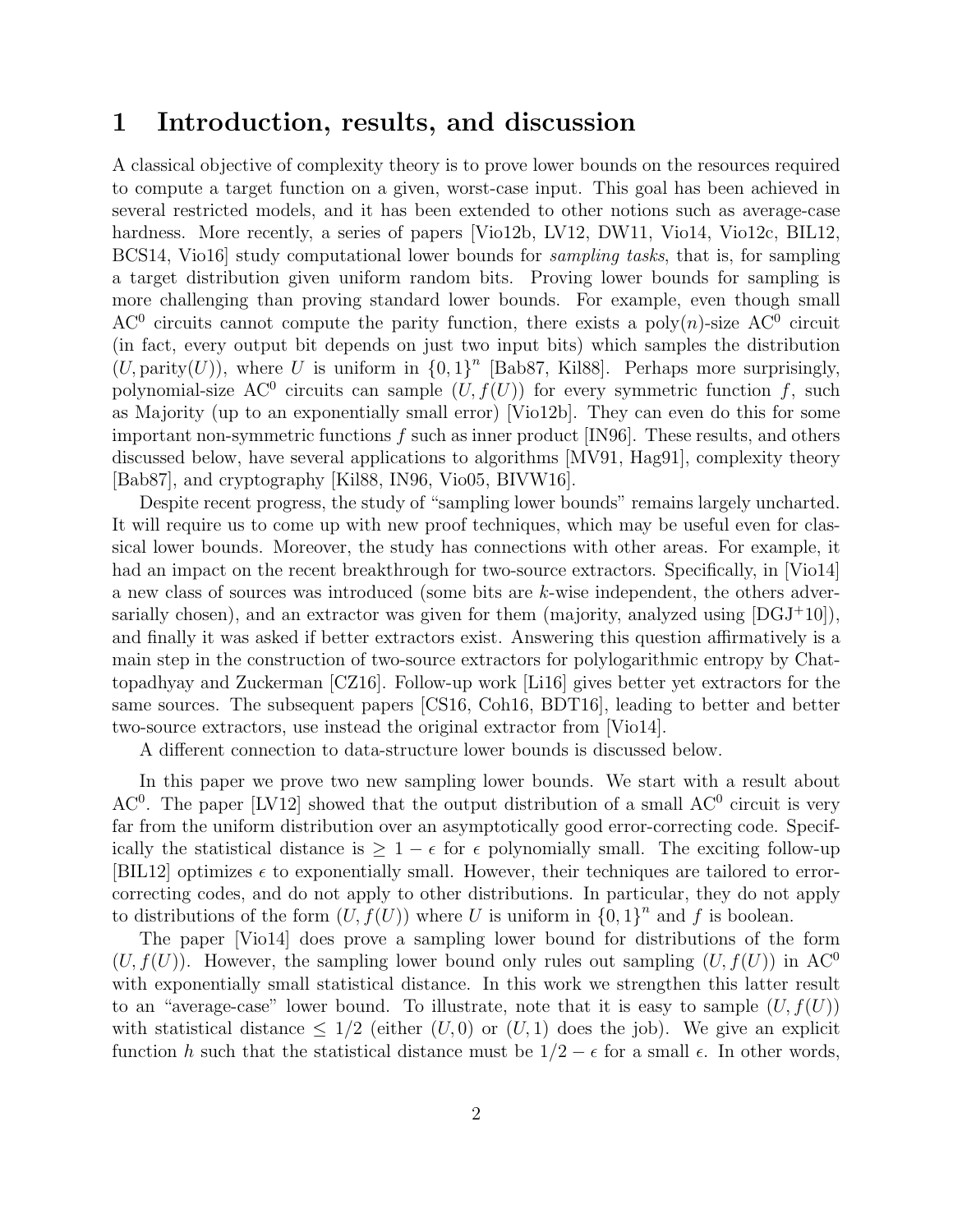a function that cannot be computed much better than random guessing even by a circuit that is allowed to sample the input. Such average-case lower bounds were known for local samplers, see [DW12] and cf. [Vio12b].

We first define and fix the notation for statistical distance, and then we state the theorem.

Definition 1. The statistical distance between two distributions A and B on the same sample space is denoted  $\Delta(A, B) = \max_T |\mathbb{P}[A \in T] - \mathbb{P}[B \in T]| = \frac{1}{2}$  $\frac{1}{2} \sum_x |\mathbb{P}[A = x] - \mathbb{P}[B = x]|.$ 

**Theorem 2.** There is  $c > 0$  and a polynomial-time computable function  $h : \{0,1\}^n \to \{0,1\}$ such that for any circuit  $C: \{0,1\}^{\ell} \to \{0,1\}^{n+1}$  of depth d and size  $\exp(n^{c/d})$  we have  $\Delta(C(U), (U, h(U))) \geq 1/2 - 2^{-n^{\Omega(1)}}.$ 

We write  $\exp(x)$  for  $2^x$ . The constants hidden in the  $O(.)$  and  $\Omega(.)$  notation are absolute. There is no restriction on  $\ell$ , though obviously it is at most the size of the circuit C.

As in  $[Vio14, DW12]$  the function h can be taken to be an extractor for bit-block sources with polynomial min-entropy. Bit-block sources are a special case of affine sources whose definition is not needed until much later in this paper (see Definition 15). An explicit extractor for bit-block sources is given by Rao [Rao09]. This extractor is optimized in [Vio14, DW12]. We note that Li [Li16] extracts from general affine sources of polylogarithmic entropy, however his error is polynomial and so insufficient for Theorem 2. The paper [Vio16] also shows the existence of a quadratic polynomial  $p$  that extracts from bit-block sources. Hence there exists a quadratic polynomial  $h$  for which the above theorem holds, in contrast with the fact mentioned above that polynomial-size  $AC<sup>0</sup>$  circuits can sample (exactly) the distribution  $(U, p(U))$  for the quadratic polynomial inner product (and in fact for any readonce polynomial).

**Sampling permutations.** We mentioned earlier that polynomial-size  $AC^0$  circuits can sample  $(U, f(U))$  for any symmetric boolean function f. This result relies on surprising algorithms by Matias and Vishkin [MV91] and Hagerup [Hag91] showing that  $poly(n)$ -size AC<sup>0</sup> circuits can generate a uniform random permutation of  $[n] = \{1, 2, \ldots, n\}$ , up to an exponentially small statistical error. (Their context is slightly different, for a streamlined presentation of the said result see [Vio12b].) They give several algorithmic applications of this result, and more applications have been found since then, including constructing efficient secret-sharing schemes [BIVW16].

Another line of works studies generating random permutations using *switching networks*. A recent paper by Czumaj [Czu15] gives an explicit construction of switching networks with depth  $O(\log^2 n)$  and  $O(n \log n)$  switches that generate a nearly-uniform permutation on n elements, improving on previous work (see [Czu15] for discussion). The paper also conjectures that the depth can be improved to  $O(\log n)$ , and proves a partial result in this direction.

A switching network of depth d gives rise to a sampler where each output bit is a depth-d decision tree (see Lemma 6.4 in [Vio12b]). Hence [Czu15] shows that decision trees of depth  $O(\log^2 n)$  can generate permutations fairly well, and conjectures the same for depth  $O(\log n)$ .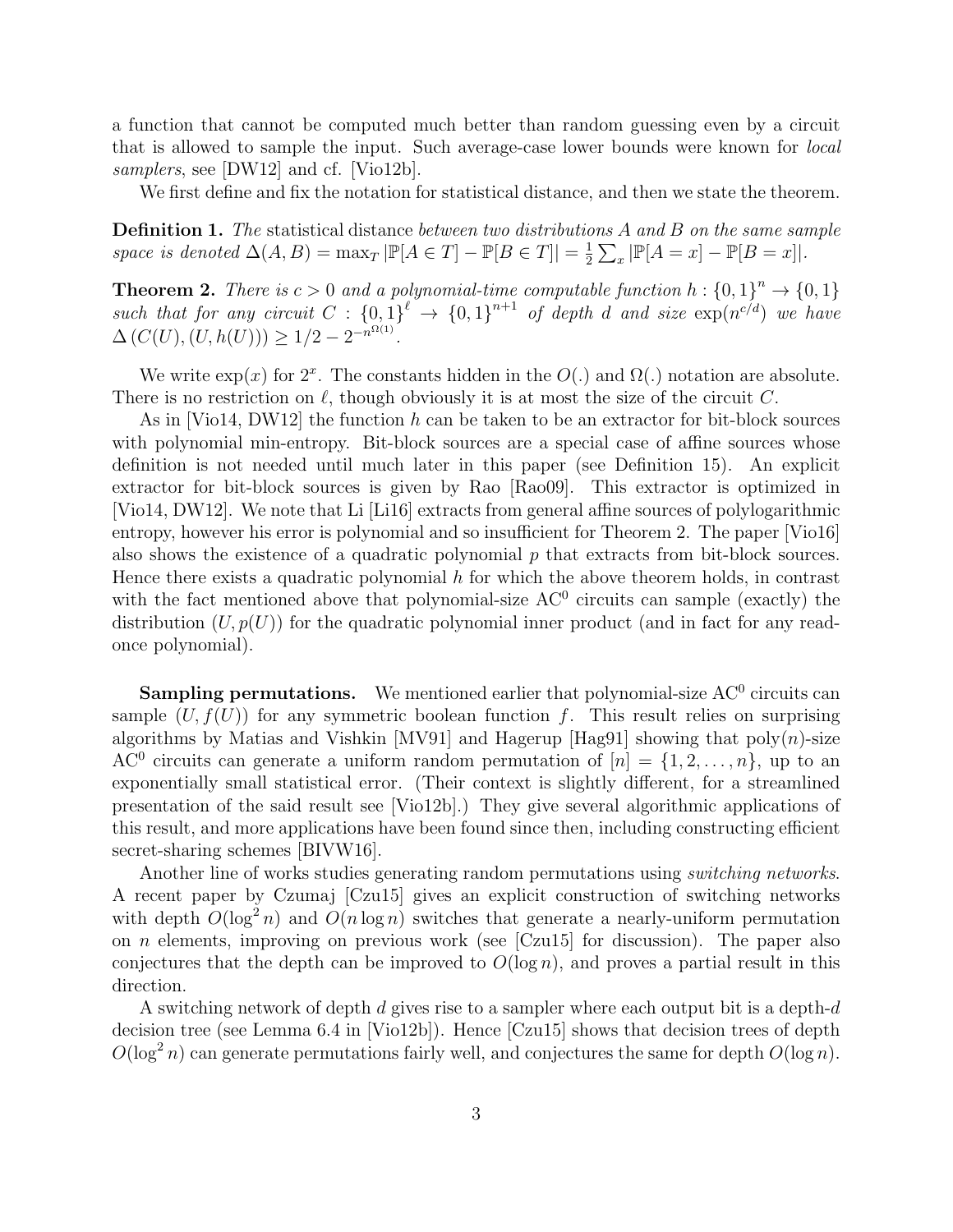On the side of lower bounds apparently nothing was known, and the above algorithms and conjectures arguably explain the difficulty of proving negative results. In this paper we prove a lower bound in the cell-probe model, with the restriction that all probes are nonadaptive. Specifically, we divide the memory into  $\ell$  cells of log n bits (all logarithms in this paper are in base 2 unless otherwise noted), which are initialized uniformly at random. We consider algorithms that output n cells representing a function from  $|n|$  to  $|n|$  in the natural way. Each output cell only depends on a small number  $d$  of input cells. Again, there is no restriction on the number  $\ell$  of input cells the algorithm may use, though  $\ell \leq dn$  without loss of generality.

**Theorem 3.** Let  $f : [n]^{\ell} \to [n]^n$  be a d-local map, i.e., a map such that each output symbol in [n] depends only on d input symbols in [n]. Let  $\Pi \in [n]^n$  be a random permutation of n elements. Let  $f(U)$  be the output distribution of f for a uniformly chosen U in  $[n]^{\ell}$ . Then  $\Delta(f(U), \Pi) \geq 1 - 2 \cdot \exp(-n/\log^{c^d} n)$ , where c is a universal constant.

Theorem 3 remains nontrivial for locality up to  $d = \epsilon \log \log n$  for a small enough constant  $\epsilon$ . (The factor 2 in the conclusion makes the bound trivially true if d is larger.) Note that the 1-local identity map  $f(x_1, x_2, \ldots, x_n) = (x_1, x_2, \ldots, x_n)$ , where  $\ell = n$ , achieves statistical distance  $1 - \exp(-O(n))$ , so for small locality the statistical bound in Theorem 3 is not far from optimal.

Previously, lower bounds with statistical distance approaching 1 exponentially fast were only known for the problem mentioned earlier of sampling error-correcting codes [BIL12]. These lower bounds applied to  $AC<sup>0</sup>$  samplers. For distributions that can be sampled in  $AC<sup>0</sup>$ the previous sampling lower bounds were much weaker [Vio12b]. Thus, this work gives a new separation between the sampling power of  $AC<sup>0</sup>$  and small-locality maps.

Another benefit of obtaining such a large statistical-distance lower bound is that it enables an application discussed next.

Data structures. The work [Vio12b] shows that sampling lower bounds with large statistical distance such as in Theorem 3 imply lower bounds for succinct data structures. (In fact, as will be evident from the proof of Corollary 4 below, for this implication a sampling lower bound in the special case when  $\ell$  is small would suffice.) Some data-structure lower bounds proved this way appear in [Vio12b, LV12, BIL12], however they are either very weak or concern unnatural data structure problems.

Theorem 3 implies a data-structure lower bound for the problem of storing a permutation  $\pi : [n] \to [n]$  so that  $\pi(i)$  can be retrieved fast. At one extreme one can use  $n \log_2 n$  bits to store the permutation and answer each query  $\pi(i)$  by reading just one cell of  $\log_2 n$  bits, at the other extreme we can use the information-theoretic minimum amount  $\lceil \log_2 n! \rceil$  =  $n \log_2 n - \Omega(n)$  of space and answer queries by reading the entire memory. The goal of succinct data structures [MRRR12, GM07, GGG<sup>+</sup>07, GRR08, P $\tilde{a}t08$ , Vio12a, Gol09, DPT10, Vio09a, PV10, Pre18] is to understand what is the right tradeoff between the time it takes to answer a query and the redundancy of the data structure, the amount of extra space used over the information-theoretic minimum. As a corollary to Theorem 3 we obtain the following tradeoff.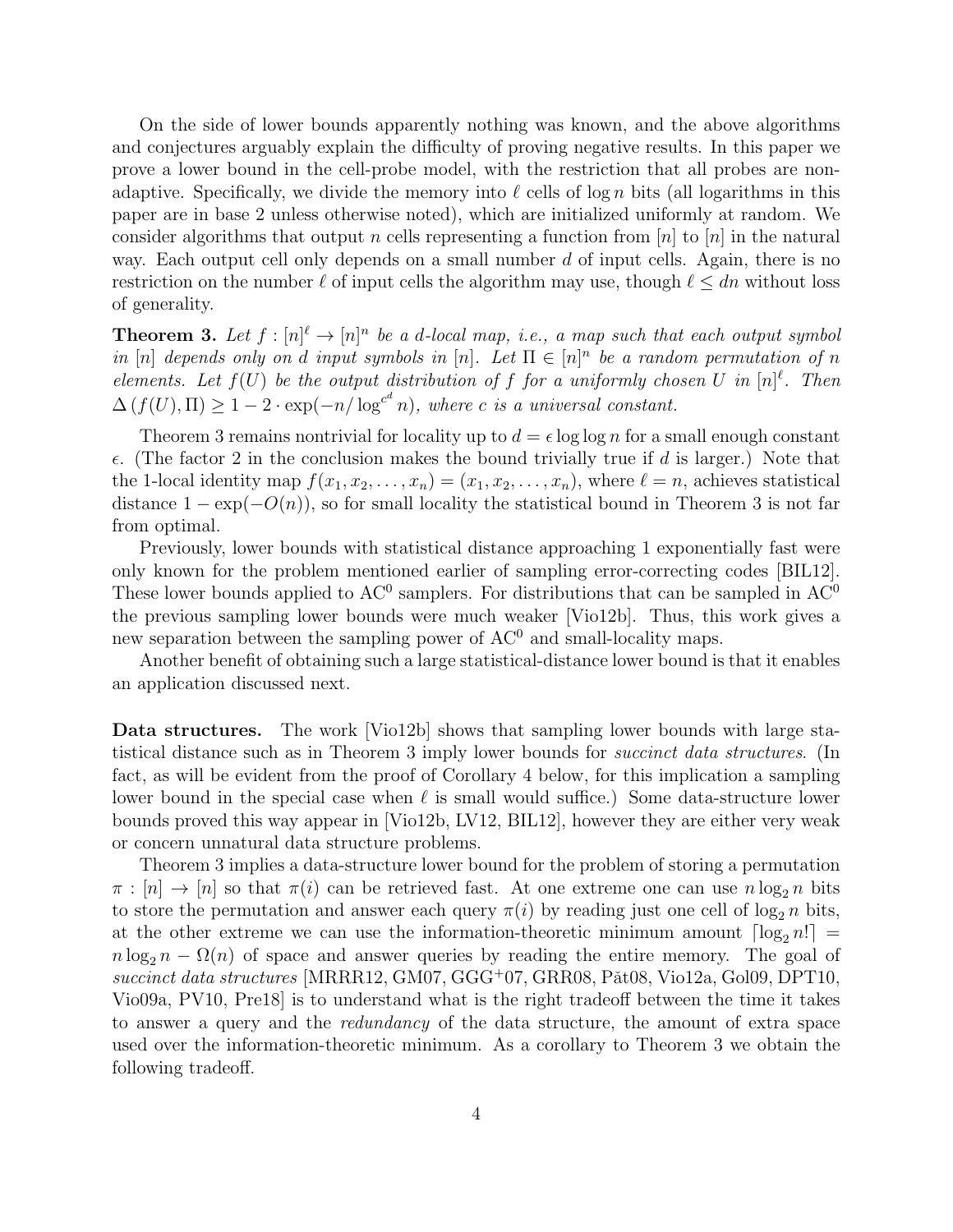**Corollary 4.** Consider any cell-probe data structure for storing permutations  $\pi$  of n elements such that  $\pi(i)$  can be retrieved with d non-adaptive probes in cells of  $\log_2 n$  bits. The data structure must use  $space \geq \log_2 n! + n/\log^{exp(O(d))} n$  bits.

We repeat the simple proof from [Vio12b].

*Proof.* Suppose a data structure exists with redundancy r. Consider filling its  $\lceil \log n! \rceil + r$ memory bits uniformly at random. With probability  $\geq 2^{-r}$ , the memory will be uniform over encodings of permutations. Hence if we run the data structure algorithm on uniform memory we obtain a sampler with statistical distance  $\langle 1 - 2^{-r} \rangle$ . The result then follows from Theorem 3.  $\Box$ 

In particular, for constant time  $d = O(1)$  the redundancy is  $r \ge n$ /poly log n. By contrast, for other important problems there are surprising data structures that achieve  $d = O(1)$  and  $r = O(1)$ , and are also non-adaptive [Pat08, DPT10, Pre18] (for an exposition of the relevant result in [DPT10] see [Vio09b], Lectures 23-24). Corollary 4 shows that such amazing data structures do not exist for storing permutations.

**Related work and discussion.** Previous work has studied the problem of storing  $\pi$  so that  $\pi(i)$  and both  $\pi^{-1}(i)$  can be retrieved fast. [MRRR11] give several data structures for this problem. In particular, they give a data structure that can store a permutation using  $\log_2 n! + n/\log^{2-o(1)} n$  bits such that  $\pi(i)$  (and both  $\pi^{-1}(i)$ ) can be computed in time  $O(\log n)/\log \log n$ . This data structure is based on a switching network known as the Benes network. They achieve their saving by "brute-forcing" certain small components.

On the side of lower bounds, Golynski shows in [Gol09, Theorem 4.1] that any cell-probe data structure for representing a permutation  $\pi : [n] \to [n]$  so that  $\pi$  can be computed with t cell probes and  $\pi^{-1}$  with t' must use  $\log_2 n! + \Omega(n)/(t \cdot t')$  as long as  $\max\{t, t'\}$   $\leq$  $c \log^2(n) \log \log n$ . This bound essentially matches the data structure in [MRRR11] for  $t =$  $log n$ , but tight bounds are not known in other parameter regimes. His technique is unlikely to apply to our simpler problem where we do not have the inverse queries  $\pi^{-1}(i)$ . In fact, none of the available techniques seems directly applicable for this problem: essentially, the only other technique available is the one in [PV10]. That technique requires that the mutual information between two sets of t queries is  $\Omega(t)$ , but a calculation shows that in the case of permutations the mutual information is at most  $O(t(t/n))$ .

However, we thank an anonymous referee for pointing out that, in the case of non-adaptive probes, the technique in [PV10] can be modified to obtain the same result in Corollary 4, without mentioning sampling.

In this paper the data-structure lower bound is obtained as a consequence of a stronger result: a sampling lower bound. We hope that this sampling approach can be useful to attack some of the long-standing open problems on data structures. Two central open problems are improving Siegel's state-of-the-art 1989 lower bound (Theorem 3.1 in [Sie04], rediscovered in [Lar12]; see [Vio17b, Lecture 18] for an exposition), or proving lower bounds for the succinct dictionary problem (Problem 5 in Pătrașcu's obituary [Tho13]). We emphasize that both these problems are also open for non-adaptive probes, and, as also mentioned earlier, some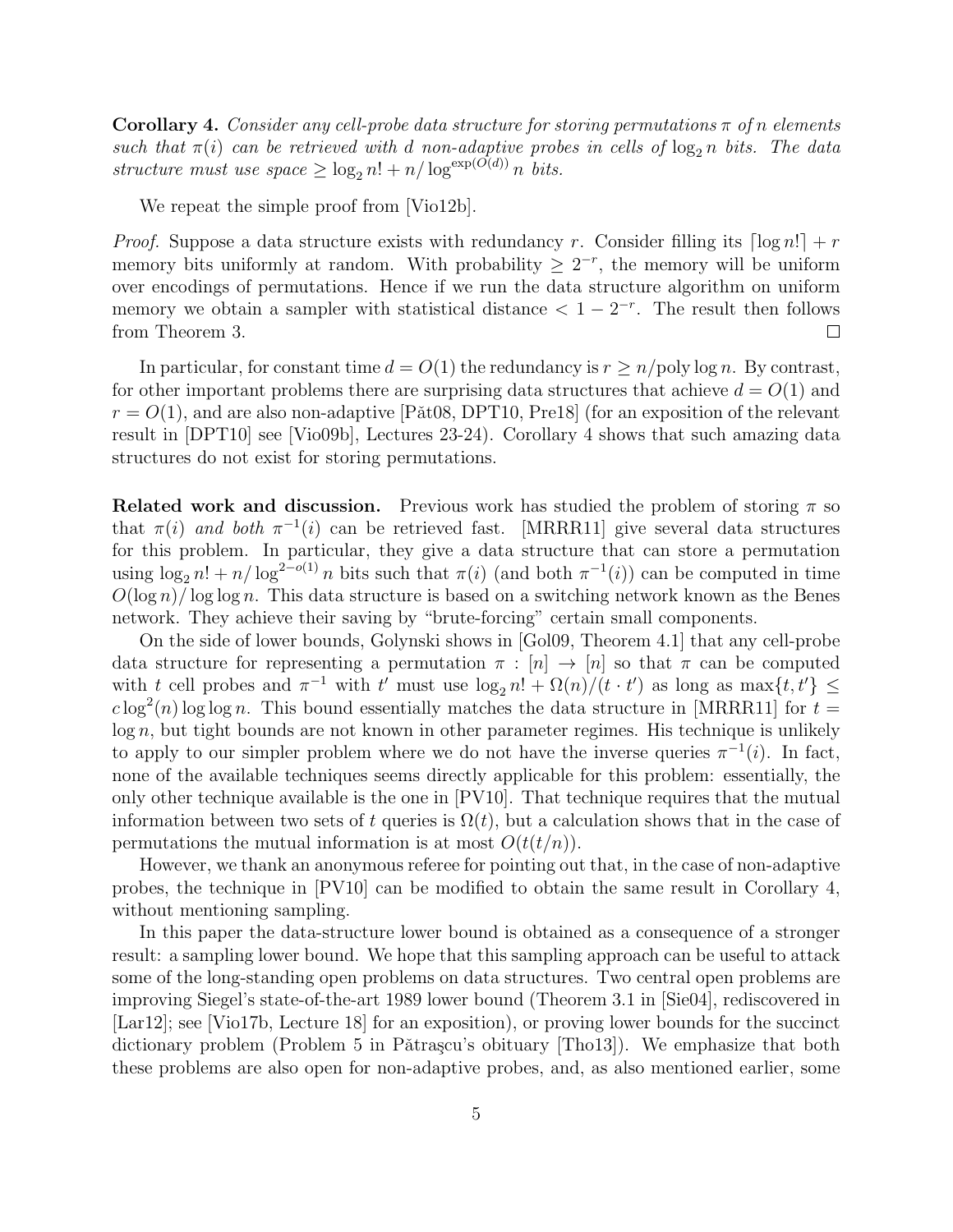of the best-known data structures are non-adaptive. (The situation is entirely different for dynamic data structures, see [BL15].) On the other hand, the succinct data structure for permutations in [MRRR11] does use adaptivity to follow a path in a switching network.

### 1.1 Techniques for Theorem 2

The starting point for our proof of Theorem 2 is a previous theorem [Vio14], already mentioned above, giving an explicit boolean function  $h: \{0,1\}^n \to \{0,1\}$  such that the distribution  $(U, h(U))$  cannot be sampled in AC<sup>0</sup>. The function h in the proof of this result is an extractor for bit-block sources with polynomial min-entropy, where the min-entropy of a distribution D is  $\min_a \log_2(1/\mathbb{P}[D = a])$ . Note that if a circuit samples exactly  $(U, h(U))$ then its output distribution has the same min-entropy of  $(U, h(U))$ , which is n, and the extractor is useful.

However, this argument fails to give average-case sampling lower bounds: it only rules out exponentially small statistical distance. The problem is that it's possible that distributions X and T over m bits are statistically close yet have antipodal min-entropies. For example, it can be the case that X has min-entropy 1 while T has min-entropy m, and yet  $\Delta(X,T) \leq 1/2$ : just take T to be uniform over m bits and X which is  $0<sup>m</sup>$  with probability 1/2 and uniform otherwise.

**Polarizing min-entropy.** Computationally, the distribution  $X$  above can be sampled by taking the bit-wise And of the uniform distribution with a single input bit  $b: X =$  $(U_1 \wedge b, U_2 \wedge b, \ldots, U_n \wedge b)$  for  $U = (U_1, U_2, \ldots, U_n)$  uniform in  $\{0, 1\}^n$  and b uniform in  $\{0,1\}$ . However, an important observation is that the min-entropy of X can be "polarized" via restrictions. Specifically, if b is fixed to 0 then X is also fixed and so has min-entropy zero, whereas if b is fixed to 1 then X is uniform and so has min-entropy  $m$ .

A main theorem of this work shows how to polarize the min-entropy of any  $AC^0$  distribution using restrictions: for every small AC<sup>0</sup> circuit  $C: \{0,1\}^{\ell} \to \{0,1\}^m$  there exists a small multiset  $S$  of restrictions that preserves the output distribution of  $C$  and yet the restricted circuit always has either zero or polynomial min-entropy. This result would be useless if we allow ourselves  $2^m$  restrictions, and a critical feature of our proof is that it guarantees a much smaller number of restrictions.

We first formally define restrictions and fix notation that is used throughout, then state the theorem. Restrictions have been a main tool in complexity theory since at least [Sub61].

**Definition 5.** A restriction r over  $\ell$  bits is a string in  $\{\star, 0, 1\}^{\ell}$ . We denote by  $r(U)$  the distribution over  $\{0,1\}^{\ell}$  obtained by replacing the stars  $\star$  in r with uniform bits. For a multi-set S of restrictions we denote by  $S(U)$  the distribution obtained by picking a uniform restriction  $r \in S$  and outputting  $r(U)$ . For a function  $f: \{0,1\}^{\ell} \to \{0,1\}^m$  we denote by  $f_r$ the function  $f$  restricted to  $r$ .

**Theorem 6.** [Polarizing min-entropy] There is  $c > 0$  such that the following holds:

Let  $C: \{0,1\}^{\ell} \to \{0,1\}^m$  be a depth-d circuit of size  $\leq \exp(m^{c/d})$ . There exists a multiset S of  $\leq 2^{m-m^{\Omega(1)}}$  restrictions such that: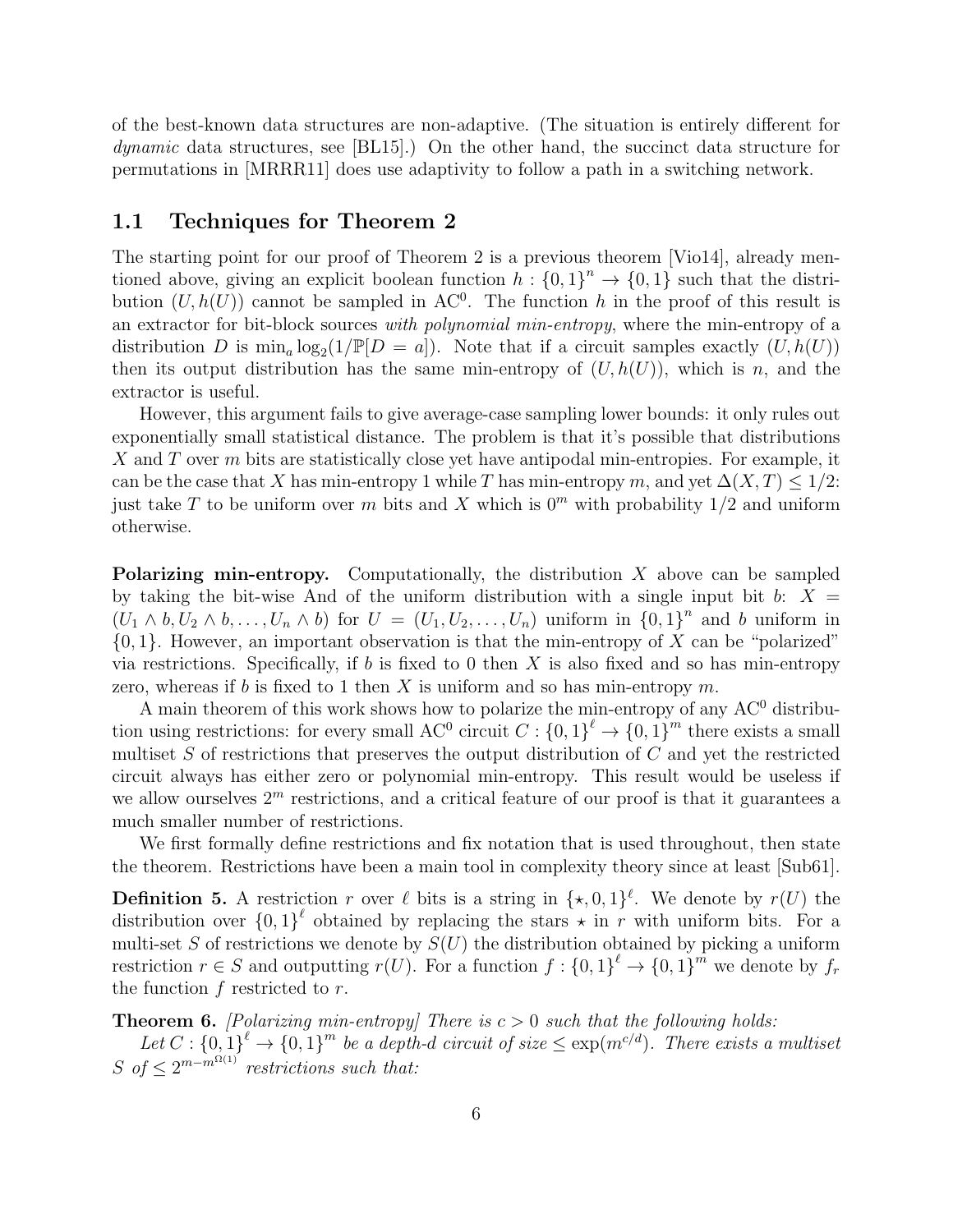$(1) \Delta(C(S(U)), C(U)) \leq 2^{-m^{\Omega(1)}},$  and (2) for every  $r \in S$ , either  $C_r$  is constant or has min-entropy  $\geq m^{0.9}$ . Moreover, for every  $r \in S$  we have that  $C_r$  is a depth-t forest for  $t = O(1)$ .

The "moreover" statement slightly simplifies some later arguments, but is not essential for now.

It is natural to ask if every distribution satisfies this decomposition. A distribution that does not satisfy it can be sampled as follows: pick m random bits. If their parity is  $1$ , output them. Otherwise output  $0<sup>m</sup>$ . It does not satisfy the decomposition because for every restriction of the input bits that leaves some variable unset, the output distribution still has min-entropy 1 (which is neither zero nor polynomial). So one would need restrictions that leave no variables unset. However then one needs  $\geq \Omega(2^m)$  restrictions to be close in statistical distance.

Let us sketch how from Theorem 6 one proves the average-case lower bound in Theorem 2. Reasoning similarly to arguments in [Vio12b], the test that witnesses the large statistical distance is the union of two tests. The first contains the set of  $\leq 2^{m-m^{\Omega(1)}}$  possible outputs corresponding to restrictions under which the circuit is constant. The second contains the set of strings  $(x, b)$  where  $b \neq h(x)$ . The target distribution  $(U, h(U))$  never passes the second test, and only rarely passes the first. Instead, the (distribution sampled by the) circuit passes the union of the two tests with probability at least about 1/2. This is because if after applying the restriction the circuit is constant then it passes the first test. If it is not, then it has large min-entropy. At this point one can further restrict the input to fix the output bit corresponding to h, without significantly changing the min-entropy. Because h is an extractor for such sources, the value of  $h$  should be nearly uniform. But since it's fixed, the restricted circuit passes the second test with probability close to 1/2.

Theorem 6 is proved in two steps. In the first step we give a small set of restrictions that preserves the output distribution of the  $AC<sup>0</sup>$  circuit and also collapses it to a shallow decision forest. In the second we further restrict the decision forest to either fix it or argue that its output distribution has large min-entropy.

### 1.2 Techniques for Theorem 3

Theorem 3 is proved by induction on the locality  $d$ . Consider a  $d$ -local map  $f$  and write  $f = (f_1, f_2, \ldots, f_n)$  where  $f_i$  is the function outputting the cell i. In the induction step, we start with a relatively standard covering argument. That says that either we have (A) a small number of input cells C that intersect the probes made by all the  $f_i$  (in other words, every  $f_i$  probes a cell in C), or else (B) we have many  $f_i$  whose set of probes are disjoint.

In case (A), suppose we fix the contents of the cells C. Because every  $f_i$  probes a cell in C, this reduces the locality of f. Thus, we can write our sampler f as a convex combination of samplers with smaller locality, one for each possible fixing of the contents of the cells in C. To analyze this step we show (Corollary 18) that if D is a distribution that is a convex combination of  $2<sup>s</sup>$  distributions  $D<sub>i</sub>$  (the samplers obtained by any possible fixing of the  $s = |C| \log n$  bits in the cells C) where each  $D_i$  has statistical distance  $\geq 1 - \epsilon$  from a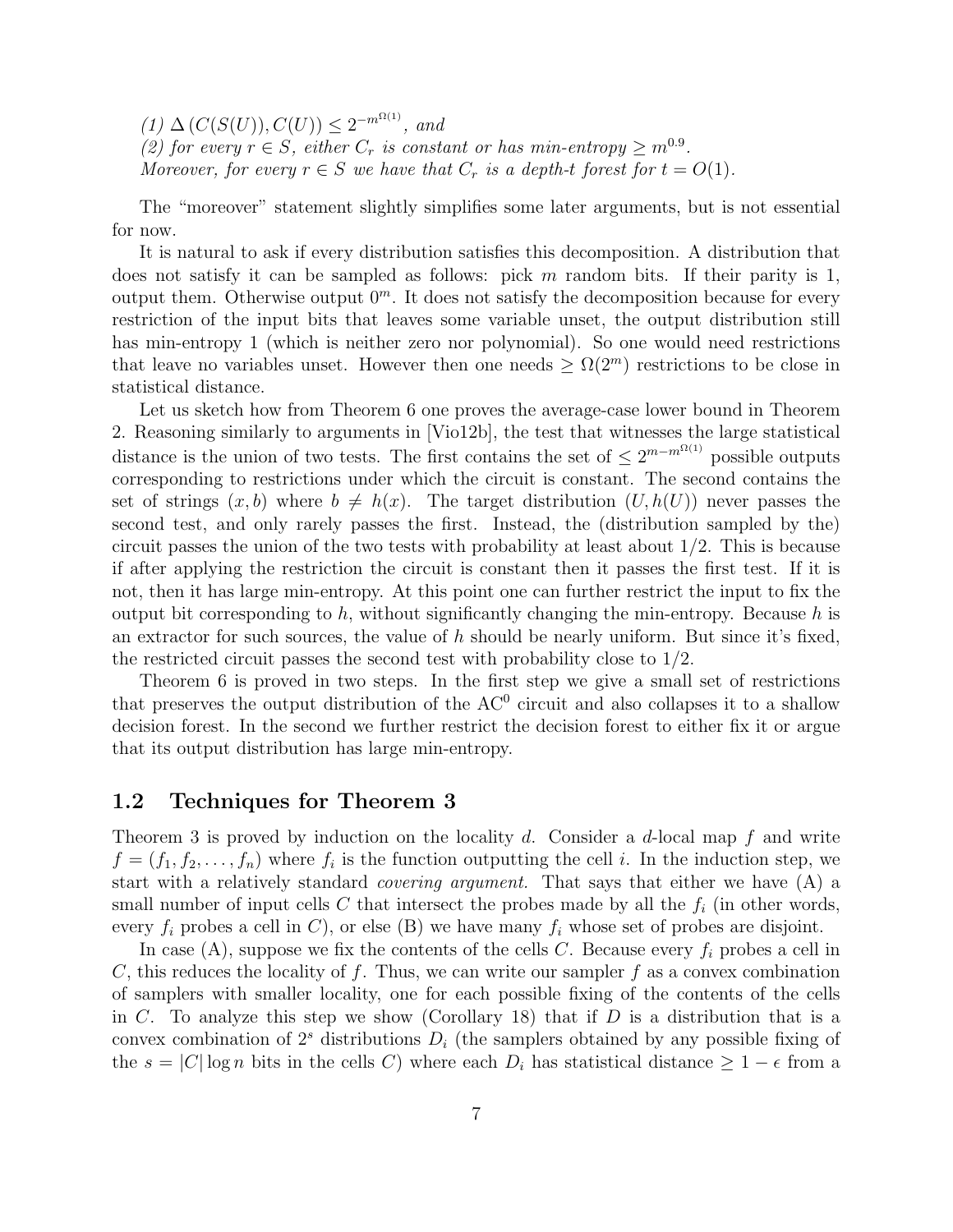target distribution T, then D has distance  $\geq 1-2^{s_{\epsilon}}$  from T. By setting the parameters appropriately, we can ensure that  $\epsilon \ll 1/2^s$ , concluding this case.

In case  $(B)$ , we have many  $f_i$  which are independent. We obtain large statistical distance just considering these independent  $f_i$ . The high-level idea is that if the  $f_i$  have small entropy, then the result follows because a uniform permutation has large entropy. Otherwise, if the  $f_i$  have high entropy we can show by the *birthday paradox* that the outputs of the  $f_i$  will collide (i.e.,  $f_i = f_j$  for some  $i \neq j$ ) with high probability. Since this never happens for permutations, we obtain statistical distance.

Formalizing case  $(B)$  requires finding the right notion of "high-entropy." If we have t independent  $f_i$ , we define one  $f_i$  to be "high-entropy" if for every set S of  $t/2$  values, the probability that  $f_i \in S$  is  $\Omega(|S|/n)$ . Now, if there are  $t/2$  functions  $f_i$  that have highentropy, then we can run a folklore, simplified proof of the birthday paradox: fix the other  $t/2$  functions arbitrarily, and define S to be the set of values they take. By high-entropy and independence, the probability of not having a collision will be

$$
(1 - \Omega(|S|/n))^{t/2} \le e^{-\Omega(t^2/n)}
$$

which is small enough when  $t = n^{0.5 + \Omega(1)}$ . Since a uniform permutation by definition never has a collision, we obtain statistical distance  $1 - e^{-\Omega(t^2/n)}$ .

If, on the other hand, we have  $t/2$  functions which are low entropy, we use concentration of measure to show that they will land in their corresponding sets  $S$  not often enough. Here again we obtain a statistical distance  $1 - e^{-\Omega(t^2/n)}$ .

We shall start with  $t = \Omega(n)$  for  $d = 0$ , and then progressively update it via  $t \to t^2/n$ from the above abounds. Losing along the way  $\log n$  factors that arise from having cells of  $log n$  bits, this gives the bound in Theorem 3.

Organization. Theorems 6 and 2 are proved in Sections 2 and 3. Specifically, in Section 2 we make the first step towards proving Theorem 6 by exhibiting a small set of restrictions that preserves the distribution of and collapses a given  $AC<sup>0</sup>$  circuit to a small-depth forest. Then in Section 3 we show that a small-depth forest can be restricted so that it is either constant or has high min-entropy. Combining these results gives Theorem 6. Theorem 2 follows as a corollary.

Theorem 3 is proved in Section 4. We conclude in Section 5 by discussing a number of open problems.

## 2 Polarizing min-entropy: from  $AC^0$  to decision trees

In this section we take the first step towards proving Theorem 6 by exhibiting for any given AC<sup>0</sup> circuit a small multiset of restrictions that preserves the output distribution and collapses the circuit to a shallow decision forest. We call  $f: \{0,1\}^{\ell} \to \{0,1\}^m$  a depth-t forest if every output bit of f is a decision tree of depth  $t$ .

**Theorem 7.** There is  $c > 0$  such that the following holds: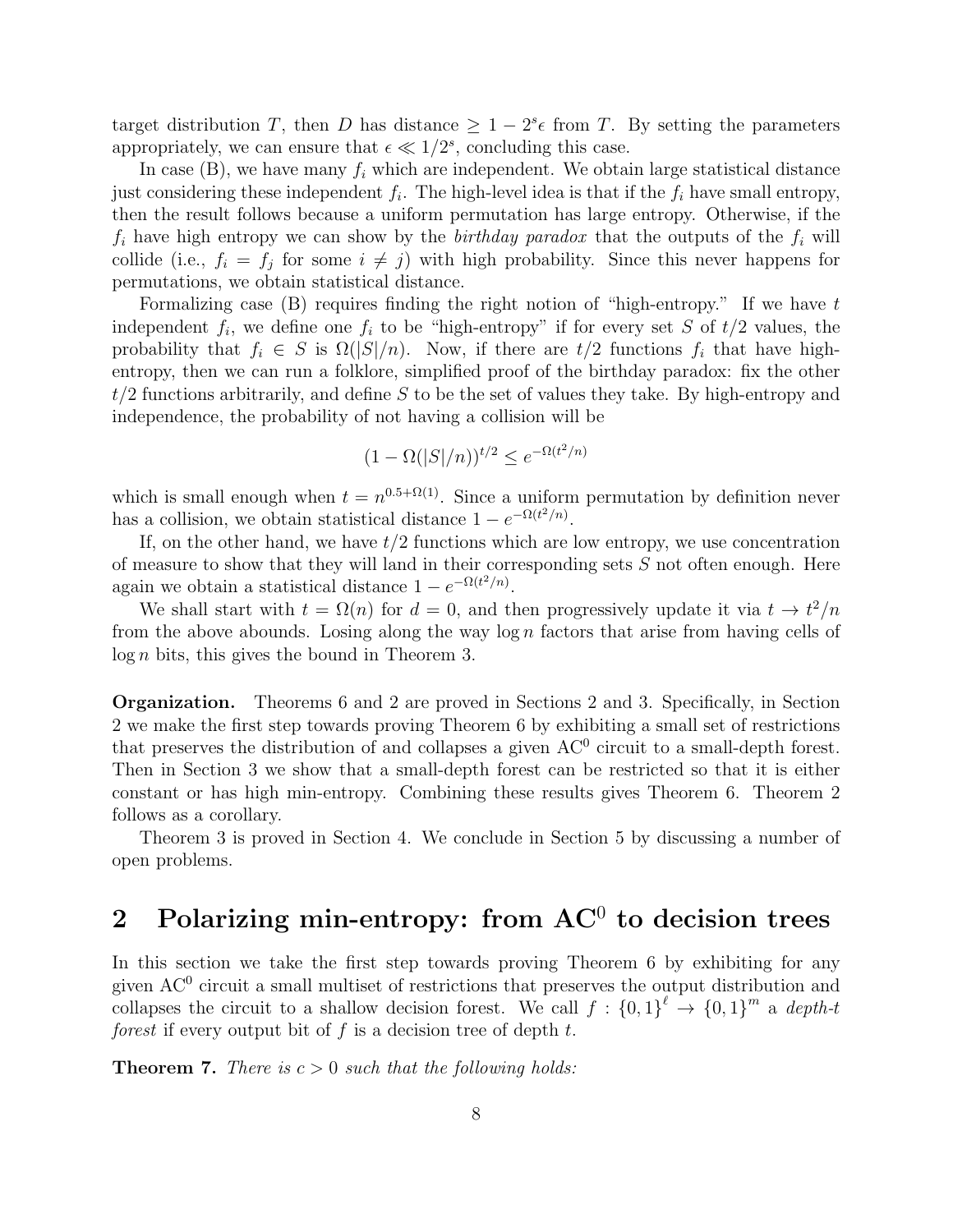Let  $C: \{0,1\}^{\ell} \to \{0,1\}^m$  be a circuit of depth d and size s. For any real  $\epsilon$ , integers t, v, and  $p := 1/(m^{1/t} \cdot O(\log s)^{d-1})$  such that  $pm \geq c \log m$  there exists a multiset S of restrictions such that:

- $(1) \Delta (C(U), C(S(U))) \leq \epsilon,$
- $(2)$   $|S| = (1/\epsilon)^{O(1)} \cdot 2^{m(1-\Omega(p))+v},$
- (3) for all but a 2s<sup>2-v</sup> fraction of the restrictions  $r \in S$ , the circuit  $C_r$  is a depth-t forest.

For the proof we shall use the following concentration inequality which is Theorem 7 in [CL06].

**Lemma 8.** Let  $X_1, X_2, \ldots, X_n$  be non-negative, independent random variables, and let  $X =$  $\sum_{i=1}^{n} X_i$ . It holds that

$$
\mathbb{P}[X \le \mathbb{E}[X] - \lambda] \le e^{-\lambda^2/2 \sum_{i=1}^n \mathbb{E}[X_i^2]}.
$$

We note that the corresponding bound for the upper tail (Theorem 6 in [CL06] – also known as Bernstein's inequality) requires an extra term in the exponent which makes it useless for our application. However, we shall be able to get by using only an estimate for the lower tail.

We use the following standard distribution on restrictions.

**Definition 9.** We denote by  $R_p^{\ell}$  the distribution on restrictions over  $\ell$  bits where the probabilities of  $\star$ , 0, 1 are  $p$ ,  $(1 - p)/2$ ,  $(1 - p)/2$ , and the symbols are independent.

We shall also use a version of boolean hypercontractivity, cf. [O'D14]. To illustrate, consider the "restriction experiment" where we sample a restriction from  $R_p^{\ell}$  and then we replace the stars with two independent uniform choices, to obtain two strings  $y$  and  $y'$ in  ${0,1}^{\ell}$ . We are interested in the probability that both y and y' land in the same set  $A \subseteq \{0,1\}^{\ell}$  of density  $\alpha$ . If y and y' were uniform and independent in  $\{0,1\}^{\ell}$ , the probability would be  $\alpha^2$ , whereas if it was the case that  $y = y'$  always then this probability would just be  $\alpha$ . The restriction experiment is somewhere in the middle: y and y' have some common and some independent parts. With hypercontractivity we can show that in that case the probability is smaller than  $\alpha$ , depending on the parameter p of the restriction:

**Lemma 10.** Let  $A \subseteq \{0,1\}^{\ell}$  be a set of density  $\alpha$ . Then

$$
\mathbb{P}_{R \in R_p^{\ell}, U, U'}[R(U) \in A \wedge R(U') \in A] \leq \alpha^{1 + \Omega(p)}.
$$

Starting with [LV12], where a proof of the lemma can be found, this result has been used several times in the study of the complexity of distributions [Vio14, BIL12].

The key new lemma in this section is the following, stating that for every function  $f$ :  ${0,1}^{\ell} \rightarrow {0,1}^m$  we can find a multi-set S of much fewer than  $2^m$  restrictions such that  $f(S(U))$  is close to  $f(U)$ .

**Lemma 11.** There is  $c > 0$  such that the following holds:

Let  $f: \{0,1\}^{\ell} \to \{0,1\}^m$  be a function. Suppose  $pm \geq c \log m$ . Let S be a multiset of  $s = (1/\epsilon)^{c}2^{m(1-p/c)}$  restrictions sampled independently from  $R_p^{\ell}$ . Then

$$
\mathbb{P}_S[\Delta(f(S(U)), f(U)) \ge \epsilon] < 1/2.
$$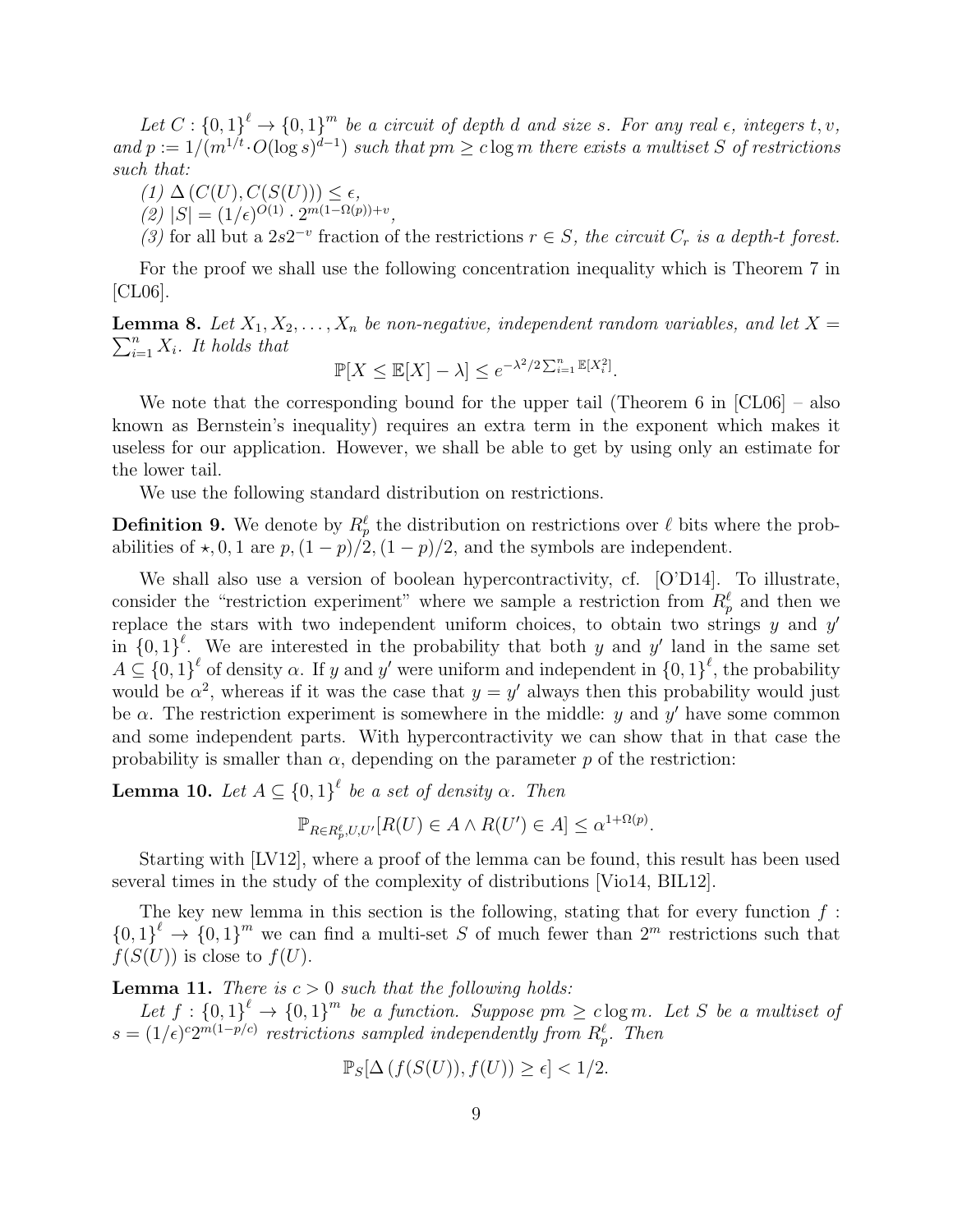*Proof.* For  $i \in \{0,1\}^m$  let  $A'_i \subseteq \{0,1\}^{\ell}$  be  $f^{-1}(i)$ . Further partition each  $A'_i$  into sets  $A_{i,j}$  of measure  $|A_{i,j}|/2^{\ell} = \alpha := \epsilon 2^{-m}$  and set for  $A_{i,0}$  of measure  $\lt \alpha$ . The total number of sets  $A_{i,j}$  is  $\leq 1/\alpha + 2^m \leq 2/\alpha$ . We shall show:

(#) with probability at least  $1/2$  over S, for every i and every  $j > 0$ ,  $\mathbb{P}[S(U) \in A_{i,j}] \geq$  $(1 - \epsilon)\alpha$ .

The latter probability is for a fixed S but over the choice of a uniform  $r \in S$  and U, cf. Definition 5. Claim (#) guarantees that the total error from those sets is at most  $\epsilon$ . And the sets  $A_{i,0}$  will contribute at most  $\epsilon$  to the error.

Formally, fix a set  $A_{i,j}$  with  $j > 0$  and call it A. Let  $S = \{R_1, R_2, \ldots, R_s\}$  be the set of random restrictions. For every  $k \leq s$  consider the function  $X_k$  of the random variable  $R_k$ defined as  $X_k := \mathbb{P}_U[R_k(U) \in A]$ . We have

$$
\mathbb{E}[X_k] = \mathbb{E}_{R_k}[\mathbb{P}_U[R_k(U) \in A]] = \mathbb{P}_{R_k,U}[R_k(U) \in A] = \mathbb{P}_U[U \in A] = \alpha.
$$
 (1)

For a fixed choice of S we have

$$
\mathbb{P}[S(U) \in A] = \frac{1}{s} \sum_{k=1}^{s} X_k.
$$

Our goal is to show that with high probability over  $S$  this quantity is very close to its expectation, which by Equation 1 is  $\alpha$ . The way in which we use restrictions is that they *reduce the second moment of the*  $X_k$ . This allows us to drive the error below  $2^{-m}$  using fewer than  $2^m$  samples.

For any  $k$  we have

$$
\mathbb{E}[X_k^2] = \mathbb{E}_{R_k}[\mathbb{P}_{U,U'}[R_k(U) \in A \land R_k(U') \in A]] \le \alpha^{1+\Omega(p)}
$$

where the inequality is Lemma 10.

Now we can apply Lemma 8 with  $\lambda = s\epsilon\alpha$  to get

$$
\mathbb{P}_S[\frac{1}{s}\sum_{k\leq s} X_k \leq \alpha - \epsilon \alpha] \leq \exp(-\frac{s^2 \epsilon^2 \alpha^2}{2s\alpha^{1+\Omega(p)}})
$$
  
=  $\exp(-s\epsilon^{O(1)} \cdot 2^{-m(1-\Omega(p))})$   
=  $\exp(-(1/\epsilon)^{c-O(1)} \cdot 2^{-mp/c+\Omega(pm)})$   
 $\leq \exp(-(1/\epsilon) \cdot 2^{\Omega(pm)}),$ 

where we use the definitions of  $\alpha = \epsilon/2^m$  and s, and that c is large enough. The number of sets  $A_{i,j}$  with  $j > 0$  is  $\leq 1/\alpha = 2^m/\epsilon$  as noted earlier. Hence by a union bound the probability over S that there exists a set  $A = A_{i,j}$  with  $j > 0$  for which  $\frac{1}{s} \sum_{k \leq s} X_k \leq \alpha - \epsilon \alpha$ is at most

$$
(2^m/\epsilon) \cdot \exp(-(1/\epsilon) \cdot 2^{\Omega(pm)}) < 1/2
$$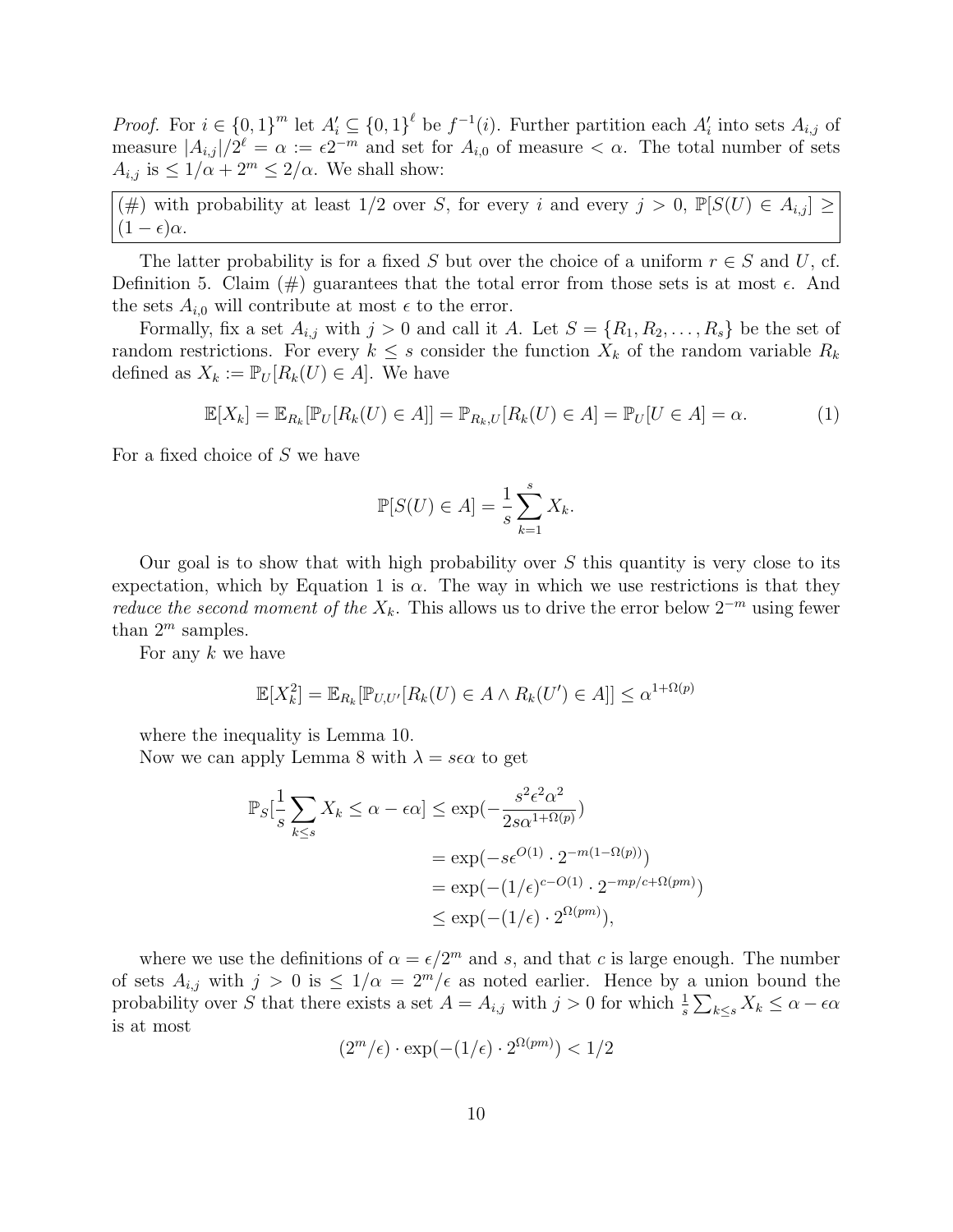where the inequality relies on the assumption that  $pm \geq c \log m$ . This proves  $(\#)$ . Finally, we claim that for any fixed S as in  $(\#)$  the statistical distance  $\Delta(f(S(U)), f(U))$  is at most  $2\epsilon$ . This can be verified as follows.

$$
\Delta(f(S(U)), f(U))
$$
\n
$$
= \frac{1}{2} \sum_{i \in \{0,1\}^m} |A_i| 2^{-\ell} - \mathbb{P}[S(U) \in A_i]|
$$
\n
$$
\leq \frac{1}{2} \sum_{i,j} |A_{i,j}| 2^{-\ell} - \mathbb{P}[S(U) \in A_{i,j}] | \text{ (by the triangle inequality)}
$$
\n
$$
= \sum_{i,j:|A_{i,j}| 2^{-\ell} > \mathbb{P}[S(U) \in A_{i,j}]} (|A_{i,j}| 2^{-\ell} - \mathbb{P}[S(U) \in A_{i,j}])
$$
\n
$$
= \sum_{i,j>0: \alpha > \mathbb{P}[S(U) \in A_{i,j}]} (\alpha - \mathbb{P}[S(U) \in A_{i,j}] ) + \sum_{i:|A_{i,0}| 2^{-\ell} > \mathbb{P}[S(U) \in A_{i,0}]} (|A_{i,0}| 2^{-\ell} - \mathbb{P}[S(U) \in A_{i,0}])
$$
\n
$$
\leq (1/\alpha)(\epsilon \alpha) + \sum_{i} |A_{i,0}| 2^{-\ell}
$$
\n
$$
\leq (1/\alpha)(\epsilon \alpha) + 2^m \cdot \alpha
$$
\n
$$
= 2\epsilon.
$$

Next we bound the probability that the circuit collapses, using a switching lemma [Ajt83, FSS84, Yao85, Hås87, Hås14, IMP12, PRST16, Ros17, BKST18. To get exponentially small error we use the version in the latter paper, stated next after a definition.

 $\Box$ 

**Definition 12.** A function  $f: \{0,1\}^{\ell} \to \{0,1\}^m$  is computable by a *v*-common forest of  $depth t$  if there is a decision tree of depth  $v$  such that on every input, the function  $f$  restricted along a path of this tree is a depth-t forest.

**Lemma 13.** [Lemma 14 in [BKST18]] Let  $f : \{0,1\}^{\ell} \to \{0,1\}^m$  be an AC<sup>0</sup> circuit of size s and depth d. Let  $p := 1/(m^{1/t} \cdot O(\log s)^{d-1})$  and sample r from  $R_p^{\ell}$ . Then except with probability  $s2^{-v}$  the restricted function  $f_r$  is a  $O(v)$ -common depth-t forest.

Combining the above two lemmas we can prove Theorem 7.

*Proof.* (Theorem 7.) First consider the set S' obtained by picking  $(1/\epsilon)^{O(1)}2^{m(1-\Omega(p))}$  samples from  $R_p^{\ell}$ . Each restriction does not collapse the circuit in the sense of Lemma 13 with probability  $\leq s2^{-v}$ . By Markov inequality, the probability that more than a  $2s2^{-v}$  fraction of restrictions does not collapse the circuit is at most 1/2. Combining this with Lemma 11 and a union bound we obtain that there exists a set  $S'$  such that

- $(1') \Delta(C(U), C(S'(U))) \leq \epsilon,$
- $(2') |S'| = (1/\epsilon)^{O(1)} \cdot 2^{m(1-\Omega(p))},$

(3') for all but a 2s2<sup>-v</sup> fraction of the restrictions  $r \in S'$ , the circuit  $C_r$  is a v-common depth-t forest.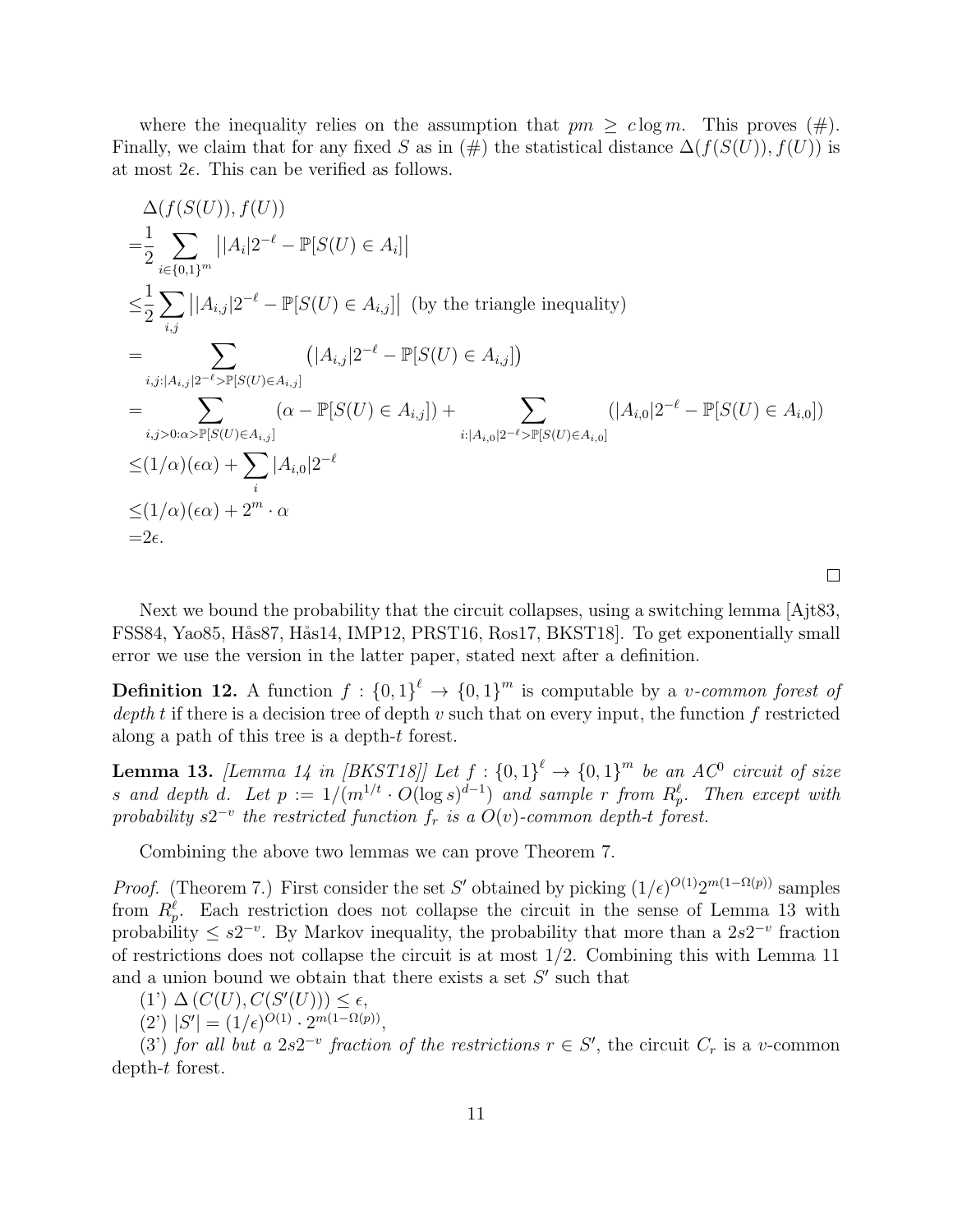Now construct S as follows. For each  $r \in S'$ , put in S the  $2^v$  restrictions obtained by further restricting the common part in any possible way. The theorem follows.  $\Box$ 

## 3 Polarizing min-entropy of decision trees, and putting things together

In this section we conclude the proof of Theorem 6, and then use it to prove Theorem 2. First, we prove a result about decision forests. We show that they can be restricted so that they are either fixed or sample a distribution with high min-entropy.

**Theorem 14.** Let  $f: \{0,1\}^{\ell} \to \{0,1\}^m$  be a depth-t forest. Let  $b := m/2^t$ . There exists a set S of  $s = 2^{b+bt}$  restrictions such that:

- (1)  $f(S(U))$  and  $f(U)$  have the same distribution, and
- (2) for every  $r \in S$ , either  $f_r$  is constant or  $f_r$  has min-entropy  $\geq m/2^{O(t)}$ .

A similar result in the special case of local sources is implicit in [Vio12b, DW12]. Our dependence on t is exponentially better. Also note that  $(1)$  above gives statistical distance zero, while  $(1)$  in Theorem 6 for AC<sup>0</sup> only gives that the distance is small. And Theorem 14 gives a set (as opposed to multiset) of restrictions. But in the main Theorem 6 we only claimed a multiset because conceivably one can obtain the same restriction in different ways by applying first Theorem 7 and then Theorem 14.

Proof. We say that a decision tree *probes* an input variable if the variable appears in the tree. Note that the number of input variables that are probed by more than  $2^{2t}$  trees is  $\langle m2^{t}/2^{2t} = b.$ 

We begin by restricting those b bits arbitrarily. This gives a set of  $2<sup>b</sup>$  restrictions. For any such restriction z consider  $f_z$  and reason as follows. If  $f_z$  has at most b output bits that are not fixed, then we further restrict  $f_z$  to make it a constant. The number of such restrictions is  $\leq 2^{b\cdot t}$ . If we lump together all these restrictions we arrive at a final multiset of restrictions of size  $2^{b+bt}$ , as desired.

There remains to address the functions  $f_z$  which have more than b output bits that are not fixed. We claim that in this case the output distribution of  $f<sub>z</sub>$  has high min-entropy. Here is where we use that f and hence  $f_z$  has depth t (as opposed to just being  $2^t$  local). Pick any string  $a \in \{0,1\}^m$ . We shall show that  $\mathbb{P}[f_z(U) = a]$  is small. Consider any output bit that is not constant. Since it corresponds to a non-constant tree of depth  $t$ , it takes the corresponding value of a with probability at most  $1 - 2^{-t}$ . Sample a uniform path in that tree by sampling the corresponding  $\leq t$  variables. Now find another non-constant tree that does not use any of the sampled variables, and repeat. Because each input variable is probed by  $\leq 2^{2t}$  trees, each repetition changes the output probability of at most  $t \cdot 2^{2t}$  trees. We started with  $\geq b = m/2^t$  trees. This means we can repeat this process i times as long as

$$
i \cdot t \cdot 2^{2t} < m/2^t
$$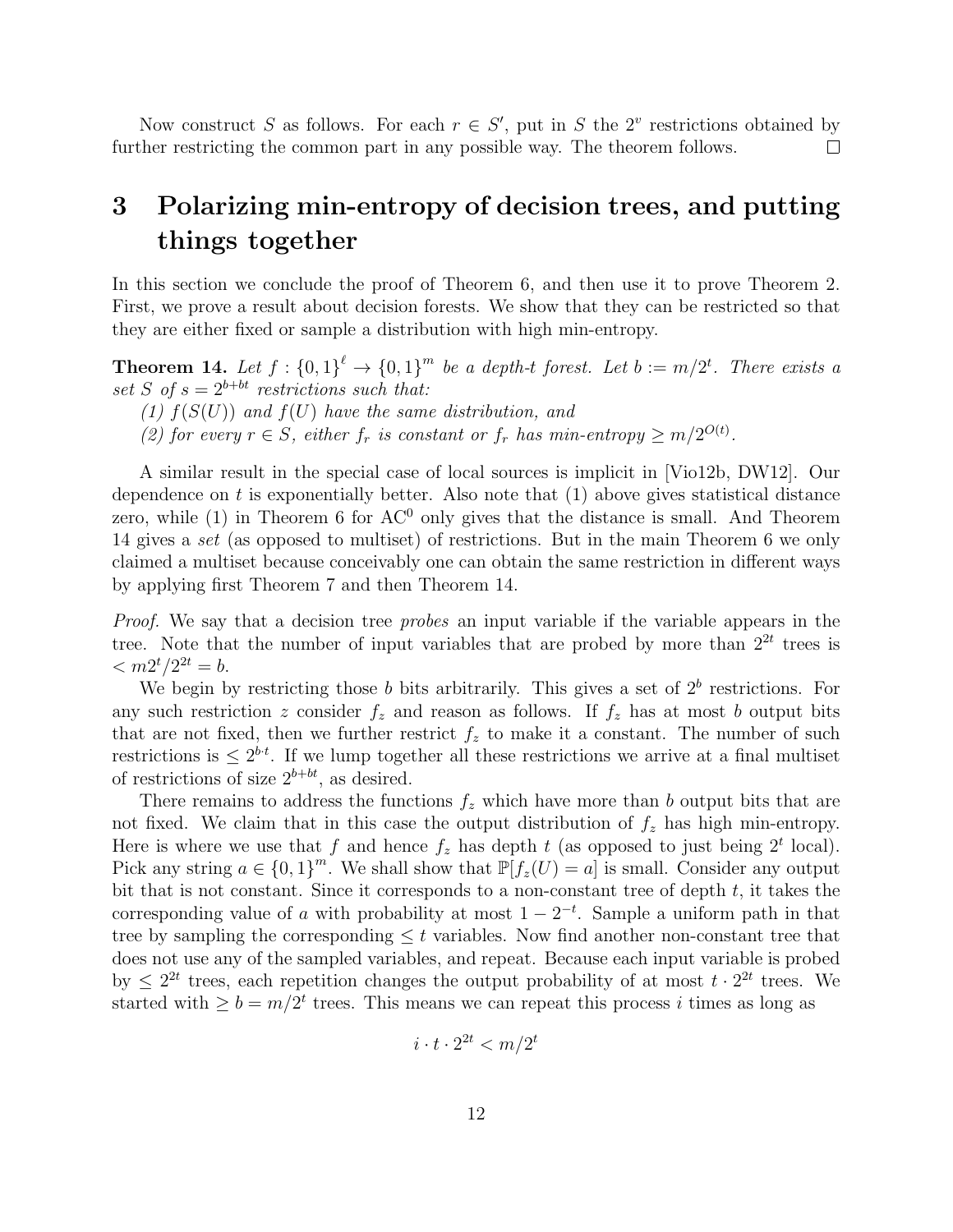for which it suffices that  $i < m/2^{O(t)}$ . Hence

$$
\mathbb{P}[f_z(U) = a] \le (1 - 2^{-t})^{m/2^{O(t)}} \le e^{-m/2^{O(t)}}
$$

and the min-entropy of  $f_z$  is at least  $m/2^{O(t)}$ .

Next we put things together and prove our structural result about  $AC<sup>0</sup>$  distributions.

*Proof.* (Theorem 6) Let s be the size of the circuit. We start by applying Theorem 7 with t a sufficiently large constant to be determined later, and  $v = m^{c'}$  and  $\epsilon = 2^{-v}$  for a constant  $c'$  to be set later.

In the obtained set  $S$ , replace every restriction that does not collapse the circuit with the all zero string. This only adds  $2s2^{-v} \leq \sqrt{\epsilon}$  to the statistical distance, where the inequality holds for c small enough so that  $2s \leq 2^{\nu/2}$ .

The number of restrictions is  $|S| = 2^{m(1-\Omega(p))+O(v)} = 2^{m(1-\Omega(p))}$ . In the last step we used that  $mp = m^{1-1/t}/O(\log s)^{d-1} \ge m^{1-1/t-c}$  and we pick  $c' < 1-1/t-c$ .

Now for every  $r \in S$  apply Theorem 14 to  $C_r$ . Here comes a change in parameters. We set the value of t in the statement of Theorem 14 to  $t' = c'' \log m$  for a constant  $c''$  to be set later, even though  $C_r$  is a t-forest for  $t = O(1)$ . (The proof of that case would not be simpler.) We can do this as long as  $c''$  log  $m \ge t$ , which is true for any constants  $c''$  and t for sufficiently large m. That gives, for  $b = m/2^{t'}$ , a set  $S_r$  of  $2^{b+bt'} \leq 2^{2bt'} = 2^{2 \cdot (m^{1-c''}) \cdot c'' \log m}$  restrictions such that for every  $r' \in S_r$  either  $(C_r)_{r'}$  is a constant or has entropy  $\geq m/2^{O(t')} = m/m^{O(c'')} \geq m^{0.9}$ where the last inequality holds for small enough  $c''$ .

The total number of restrictions, including S and each  $S_r$  is

$$
\leq |S| \cdot 2^{2bt'} \leq 2^{m-\Omega(m^{1-1/t-c})+2 \cdot (m^{1-c''}) \cdot c'' \log m}.
$$

Picking  $1/t + c$  smaller than c'' concludes the proof.

To summarize the constraints on the constants, we need that  $c$  and  $c''$  are small enough, that  $c' < 1 - 1/t - c$ , and that  $1/t + c < c''$ .  $\Box$ 

We can now prove Theorem 2. We rely on a decomposition from [Vio14].

**Definition 15.** [Bit-block sources] A *bit-block* source over m bits is specified by an mtuple where each coordinate can be a value in  $\{0,1\}$ , a variable  $X_i$ , or the complement of a variable  $X_i$ . The block-size of the source is the maximum number of occurrences of any single variable. A sample from a bit-block source is obtained by sampling the variables  $X_i$ uniformly at random from  $\{0, 1\}$ .

For example,  $(0, X_5, X_5, 1 - X_5, X_3, 1)$  is a bit-block source on 6 bits with entropy 2 and block size 3.

**Lemma 16.** [Vio14, Theorem 1.6] Let  $f : \{0,1\}^{\ell} \to \{0,1\}^m$  be a depth-t forest such that  $f(U)$  has min-entropy  $\geq k$ . Then for an  $s = \tilde{\Omega}(k^3/(m^2 2^{3t}))$  we have that  $f(U)$  is  $2^{-s}$  close to a convex combination of bit-block sources with min-entropy s and block-size  $2 \cdot 2^{t} m/k$ .

 $\Box$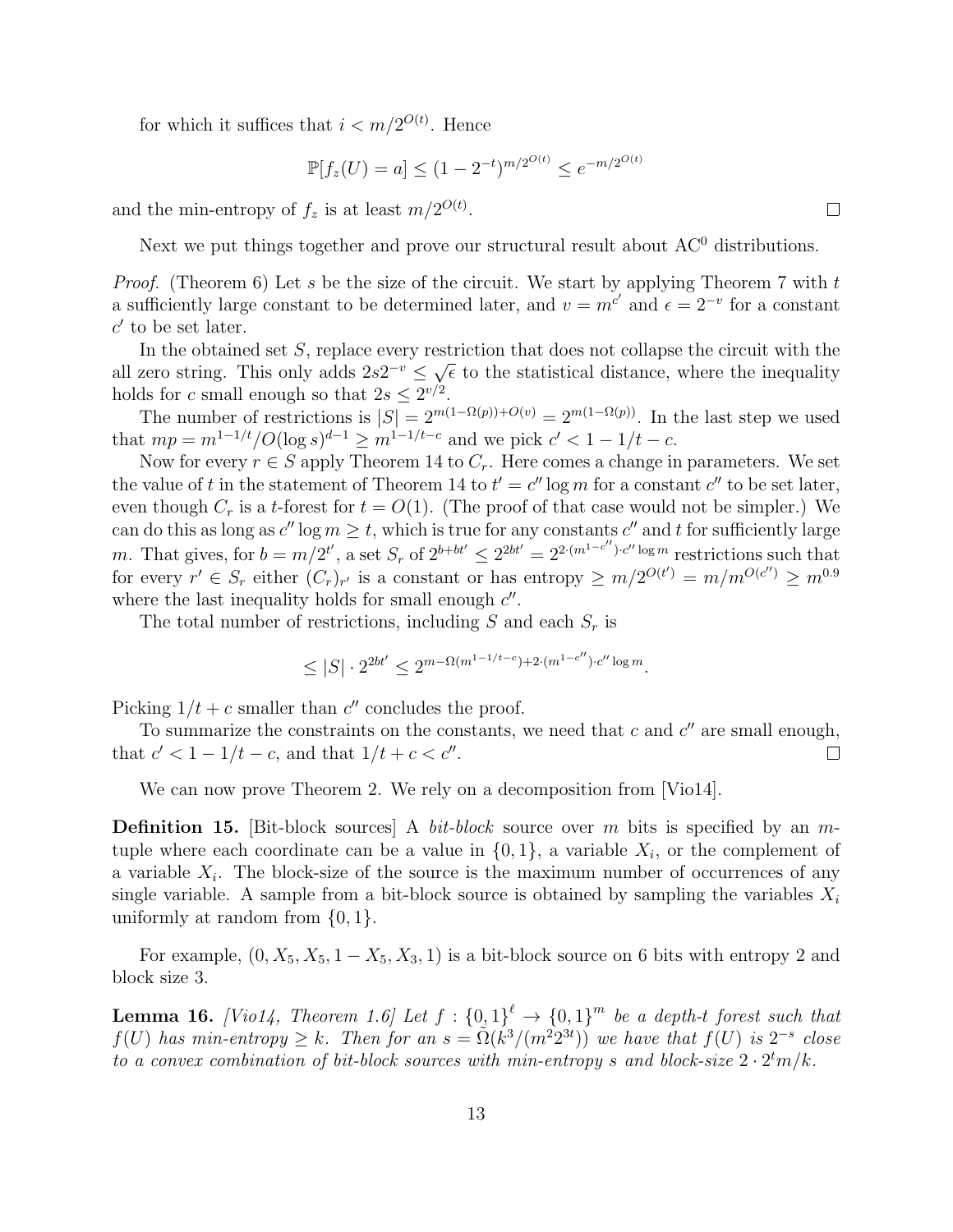The notation  $\Omega$  hides polylogarithmic factors in the argument. ([Vio14, Theorem 1.6] mentions *local* sources; we use the simple fact that a depth-t decision tree has locality  $2<sup>t</sup>$ .)

*Proof.* [Theorem 2 ] Let  $h: \{0,1\}^n \to \{0,1\}$  be an extractor for bit-block sources of entropy  $n^{0.1}$  and block-size  $n^{0.9}$  with error  $2^{-n^{\Omega(1)}}$ . This is a function h that on any such source Z satisfies  $|\Pr[h(Z) = 1] - 1/2| \leq 2^{-n^{\Omega(1)}}$ . An explicit such extractor is given by Rao [Rao09] and subsequent optimizations [Vio14, DW12].

Let S be the multiset of restrictions given by Theorem 6. By Property  $(1)$  in that theorem it suffices to show that the distribution  $C(S(U))$  (rather than  $C(U)$ ) is far from  $(U, h(U))$ (this switch only incurs an exponentially small error).

Let T be the set of size  $\leq |S|$  of values  $C_r$  for each  $r \in S$  such that  $C_r$  is constant. The statistical distance is witnessed by the test  $V := T \bigcup \{(x, 1 - h(x)) : x \in \{0, 1\}^n\}.$ 

First note that  $\mathbb{P}[(U, h(U)) \in V] = \Pr[(U, h(U)) \in T] \leq |T| \cdot 2^{-n} = 2^{m - m^{\Omega(1)} - n} = 2^{-m^{\Omega(1)}}$ , using that  $m = n + 1$ .

On the other hand we shall show that  $C(S(U)) \in V$  with probability at least about 1/2. Fix any  $r \in S$ . If  $C_r$  is constant then  $\mathbb{P}[C_r(U) \in T] = 1$  and we are done. Otherwise, by Property (2) in Theorem 6,  $C_r$  has min-entropy  $\geq m^{0.9}$ , and is a depth-t forest for  $t = O(1)$ . We now show that  $C_r(U)$  lands in V with probability  $\geq 1/2 - 2^{-n^{\Omega(1)}}$ . In fact, this is going to be true even conditioned on the value of the output bit corresponding to  $h$ . Specifically, let f be the depth-t tree in the forest  $C_r$  corresponding to the value of h. Sample a uniform path in f. This fixes the bit corresponding to h but only reduces the min-entropy of  $C_r$  by  $\leq O(1)$ . Call the resulting forest  $C'(U)$ . (Note that C' also has the restriction r hardwired into it.)

By Lemma 16,  $C'(U)$  is in turn  $2^{-s}$ -close to a convex combination of bit-block sources with entropy s and block-size  $\leq w$ , for  $s = \tilde{\Omega}((m^{0.9})^3/(m^2 \cdot (m^{0.1})^3)) \geq \tilde{\Omega}(m^{0.4})$  and  $w \leq$  $2m^{0.1}m/m^{0.9} \leq O(m^{0.2})$ . Hence by the property of the extractor the value of h on the source will be a bit at statistical distance  $\leq 2^{-n^{\Omega(1)}} + 2^{-s} \leq 2^{-n^{\Omega(1)}}$  from uniform. However, the corresponding bit in  $C'(U)$  is fixed. Hence  $C'(U)$  will land in  $\{(x, 1 - h(x)) : x \in \{0,1\}^n\}$ and hence in V with probability  $\geq 1/2 - 2^{-n^{\Omega(1)}}$ , concluding the proof.  $\Box$ 

## 4 Proof of Theorem 3

In this section we prove Theorem 3. First, in Section 4.1 we show that a convex combination of distributions that are distant from a target distribution remains distant. Then in Section 4.2 we show that any collection of independent random variables is distant from uniform variables conditioned on not colliding. Finally, in Section 4.3 we use these results to prove Theorem 3.

### 4.1 Combination of far distributions is far

We start with a lemma about two distributions and then we obtain our main result as a corollary.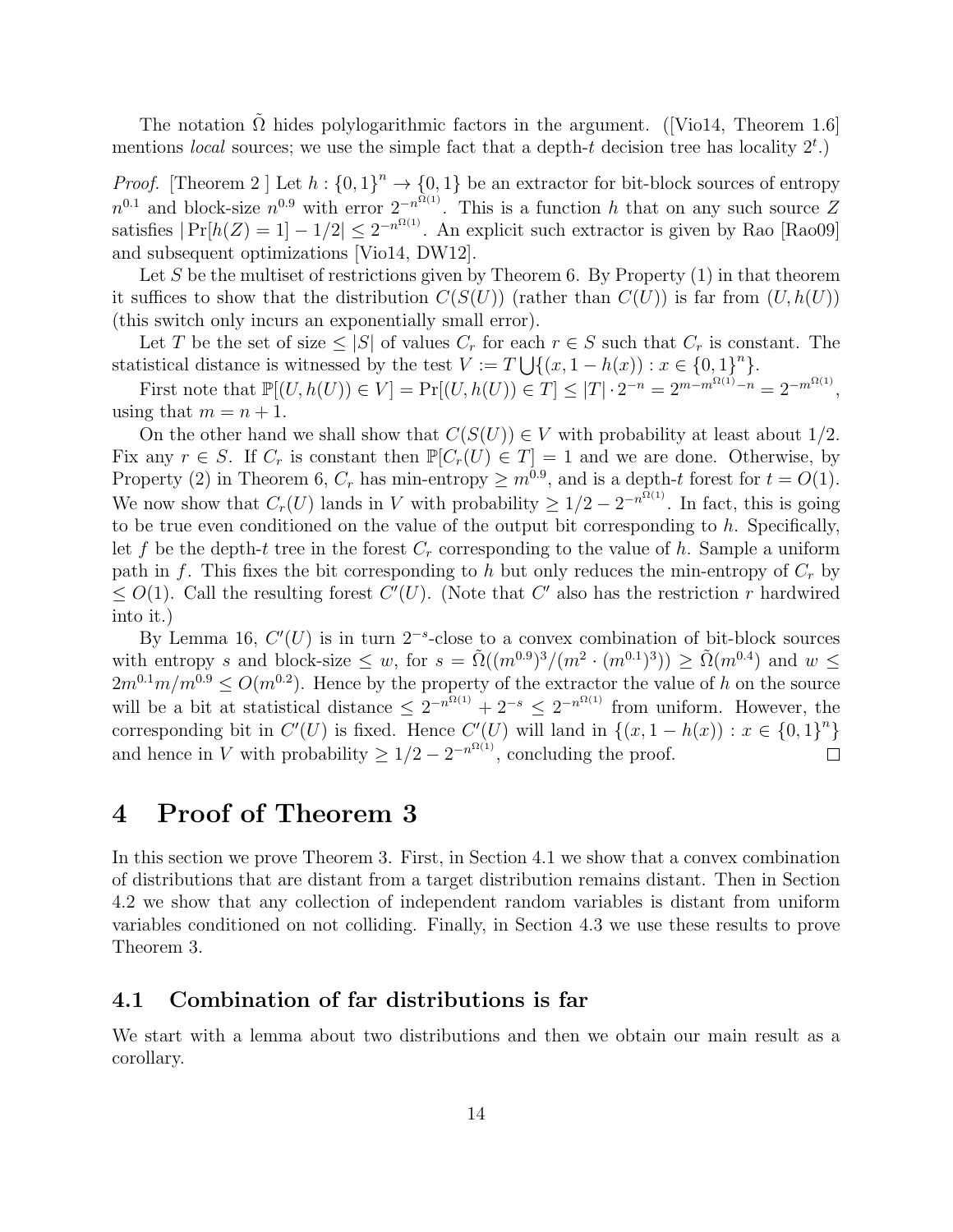**Lemma 17.** Let p and q and t be distributions over the same domain. Let  $r = \frac{1}{2}$  $\frac{1}{2}(p+q)$  be a convex combination of p and q. If  $\Delta(p,t) \geq 1 - \epsilon$  and  $\Delta(q,t) \geq 1 - \epsilon$  then  $\Delta(r,t) \geq 1 - 2\epsilon$ . Moreover, there exist distributions for which the conclusion is  $\Delta(r,t) = 1 - 2\epsilon$ .

We thank the anonymous referee who suggested the following proof which improves the constant in our original one.

Proof. We have

$$
1 - \epsilon \leq \Delta(q, t) = \sum_{x:t(x) > q(x)} (t(x) - q(x))
$$
  
= 
$$
\sum_{x:t(x) > \max\{p(x), q(x)\}} (t(x) - q(x)) + \sum_{x:p(x) \geq t(x) > q(x)} (t(x) - q(x)).
$$

The second sum is  $\leq \epsilon$ , since otherwise t puts more than  $\epsilon$  probability mass on points x with  $t(x) \leq p(x)$ , and the distance of t and p is less than  $1-\epsilon$ , contradicting our hypothesis. Hence,

$$
\sum_{x:t(x)>\max\{p(x),q(x)\}}(t(x)-q(x))\geq 1-2\epsilon.
$$

Repeating the same argument with  $p$  and  $q$  swapped we get

$$
\sum_{x:t(x)>\max\{p(x),q(x)\}}(t(x)-p(x))\geq 1-2\epsilon.
$$

Taking the average of these two inequalities we get

$$
\sum_{x:t(x)>\max\{p(x),q(x)\}} (t(x)-(p(x)+q(x))/2) \geq 1-2\epsilon,
$$

as desired.

To prove the last sentence in the lemma statement, consider the domain {1, 2, 3, 4} and distributions as follows:

 $p(1) = \epsilon, q(1) = 0, t(1) = \epsilon/2,$  $p(2) = 0, q(2) = \epsilon, t(2) = \epsilon/2,$  $p(3) = 0, q(3) = 0, t(3) = 1 - \epsilon,$  $p(4) = 1 - \epsilon, q(4) = 1 - \epsilon, t(4) = 0.$ Note that  $r(i) = p(i) = q(i)$  for  $i \in \{3, 4\}$ . We have  $\Delta(p, t) = \Delta(q, t) = \epsilon/2 + 1 - \epsilon =$  $1 - \epsilon/2$ , but  $\Delta(r, t) = 1 - \epsilon$ .

Corollary 18. Let r and t be distributions over the same domain. Suppose that  $r =$ 1  $\frac{1}{2^s}\sum_{i=1}^{2^s} p_i$  where each  $p_i$  is a distribution with  $\Delta(p_i,t) \geq 1-\epsilon$ . Then  $\Delta(r,t) \geq 1-2^s\epsilon$ .

 $\Box$ 

*Proof.* We proceed by induction on s. Write  $r = \frac{1}{2}$  $\frac{1}{2}(r_1 + r_2)$  where the  $r_i$  are convex combinations of  $2^{s-1}$  distributions. By hypothesis  $\Delta(r_1, t) \geq 1 - 2^{s-1} \epsilon$ , and the same holds for  $r_2$ . By Lemma 17,  $\Delta(r,t) \geq 1-2^s \epsilon$ .  $\Box$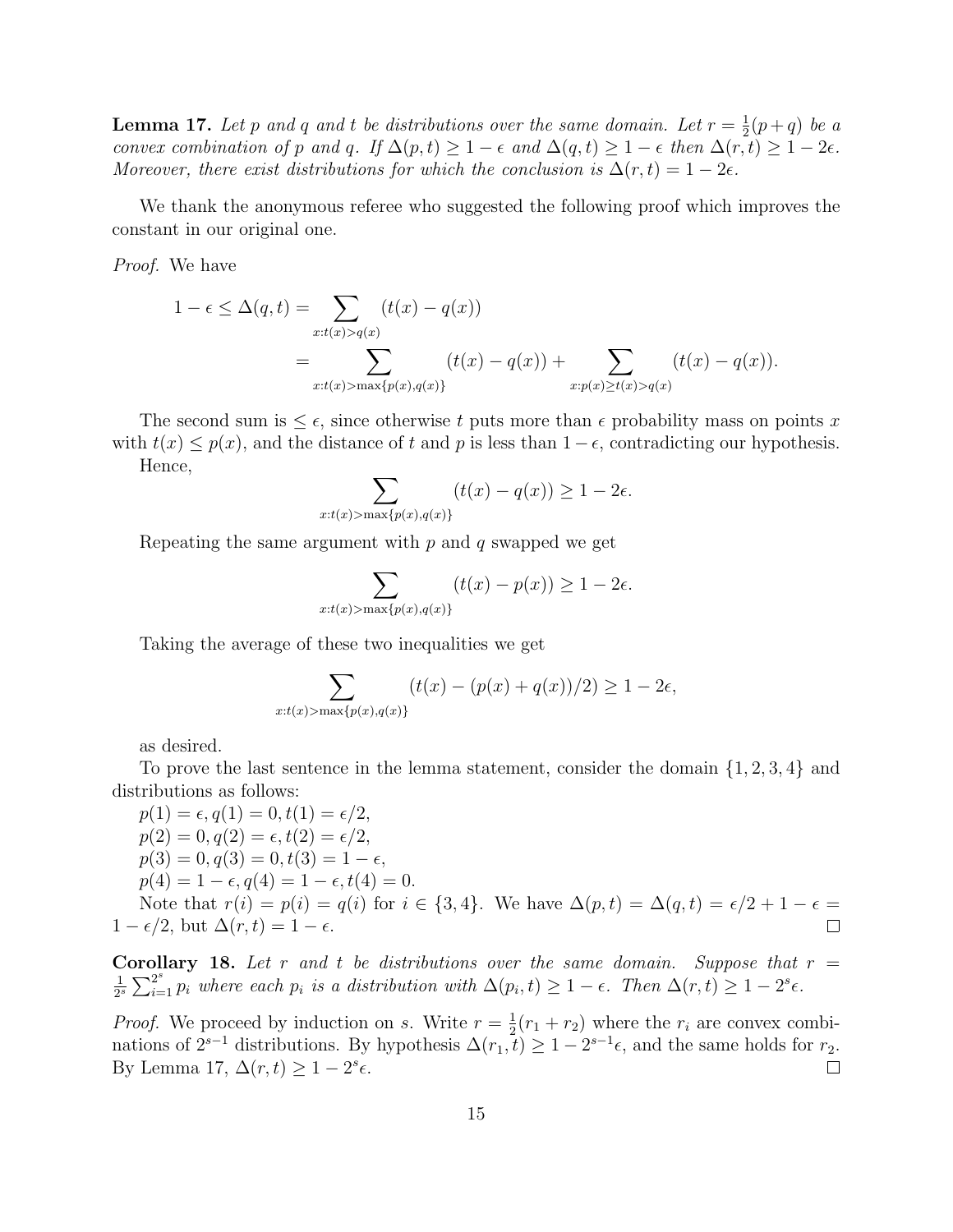### 4.2 Independent vs. permutation

We shall need a lemma about concentration of measure.

**Lemma 19.** Let  $X_1, X_2, \ldots, X_m$  be boolean random variables such that for every i, conditioned on any outcome of all the variables except  $X_i$ , we have  $Pr[X_i = 1] \geq p$ . Then we have  $Pr[\sum X_i \leq 0.5pm] \leq exp(-\Omega(pm)).$ 

Similar lemmas have been proved many times. For completeness we give a proof relying on a bound in [PS97]. We use the presentation in [IK10].

*Proof.* Define  $Y_i := 1 - X_i$ . We have  $Pr[Y_i = 1] \le 1 - p$  conditioned on any outcome of all Y the variables except  $Y_i$ . We need to bound  $Pr[\sum Y_i \ge m(1-0.5p)]$ . The variables  $Y_i$  satisfy the property that for any set  $S \subseteq [m]$ ,  $Pr[\forall i \in S, Y_i = 1] \le (1-p)^{|S|}$ , because the probability can be written as  $Pr[Y_{i_1} = 1] \cdot Pr[Y_{i_2} = 1 | Y_{i_1} = 1] \cdots$ , where  $i_1, i_2, \ldots$  are the elements of S, and each term is at most  $1 - p$ . So we can apply Theorem 1.1 in [IK10] to obtain

$$
\Pr[\sum Y_i \ge m(1 - 0.5p)] \le e^{-mD(1 - 0.5p|1 - p)}
$$

where D is the relative entropy defined as  $D(x|y) = x \log_e(x/y) + (1-x) \log_e((1-x)/(1-y)).$ From the definition we observe  $D(x|y) = D(1-x|1-y)$ , hence the above upper bound is  $e^{-mD(0.5p|p)}$ . Finally, we claim that  $D(0.5p|p) \geq \Omega(p)$ . This can be verified by calculus or  $\Box$ numerically.

We can now state and prove our main result of this subsection.

**Lemma 20.** Let  $X_1, X_2, \ldots, X_t$  be t independent random variables over [n], not necessarily uniform. Let  $\Pi$  be a random, uniform permutation over  $[n]$ . The statistical distance between the  $x_i$  and  $\Pi(1), \Pi(2), \ldots, \Pi(t)$  is at least  $1 - \exp(-\Omega(t^2/n)).$ 

*Proof.* Let  $p := 0.5t/n$ . Call a variable  $X_i$  low-entropy if there is a set  $S_i$  of size  $t/2 = pn$ such that  $Pr[X_i \in S_i] \leq 0.1p$ . We consider two cases:

Case 1: There are  $\geq t/2$  low-entropy variables  $X_i$ :

In this case select any  $b := 0.1t$  low-entropy variables. Without loss of generality assume that they are  $X_1, X_2, \ldots, X_b$  and let  $Y_1, Y_2, \ldots, Y_b$  be the indicator variables corresponding to the events " $X_i \in S_i$ ". Consider the statistical test " $\sum_{i \leq b} Y_i \geq 0.2p \cdot b$ ". We have  $\mathbb{E}[\sum_{i\leq b}Y_i] \leq 0.1p \cdot b$ . The probability that the test passes is at most the probability that  $\sum Y_i$  deviates from its expectation by a constant factor. Without loss of generality we can assume that  $\mathbb{E}[\sum_{i\leq b}Y_i]$  is exactly 0.1bp. The variables are independent, and so by a Chernoff bound this probability is at most  $\exp(-0.1bp) = \exp(-\Omega(t^2/n)).$ 

Now let instead  $Y_1, Y_2, \ldots, Y_b$  be the indicator variables corresponding to the events " $\Pi(i) \in S_i$ ". We observe that regardless of the outcome of any other  $r \leq b$  variables  $\Pi(j), j \neq i$ , (note that  $\Pi(j)$  determines  $Y_i$ )

$$
\Pr[Y_i = 1] \ge \frac{|S_i| - r}{n - r} = \frac{0.5t - r}{n - r} \ge \frac{0.4t}{n} = 0.8p.
$$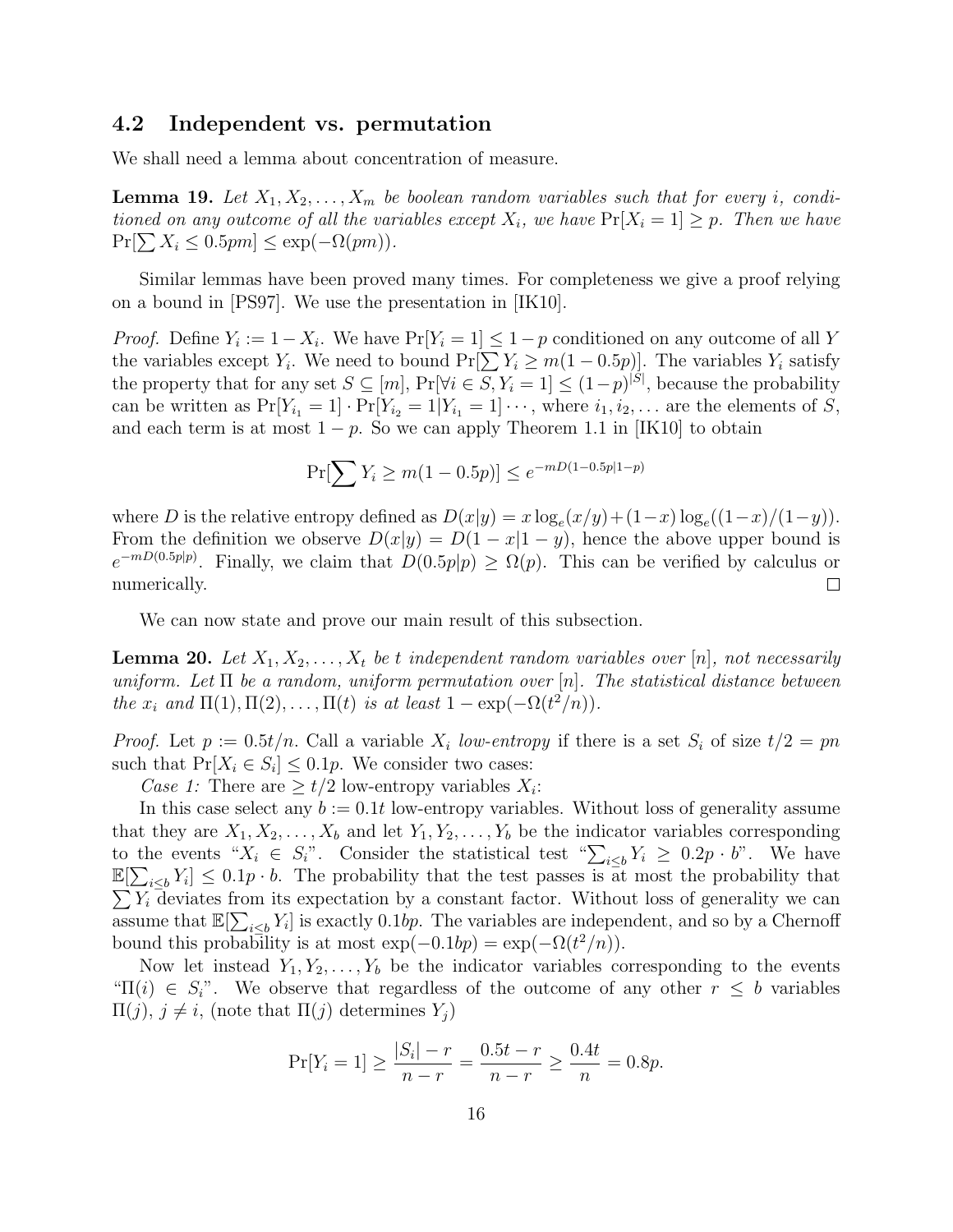The probability that the test does not pass is at most the probability that  $\sum_i Y_i$  $0.5(0.8p)b$ , and that by Lemma 19 is  $\leq \exp(-\Omega(t/n) \cdot b) = \exp(-\Omega(t^2/n)).$ 

Case 2: There are  $\langle t/2 \rangle$  low-entropy variables  $X_i$ :

In this case there are  $\geq t/2$  high-entropy variables, i.e., variables such that for every set  $S_i$  of size  $t/2$ , the probability of landing in  $S_i$  is  $\geq 0.1p$ . Let H be the index set of  $t/2$  of these variables, and L be the index set of the other  $t/2$  variables (which may or may not be high entropy). The probability that the  $X_i$  collide (i.e., two variables take the same value) is at least the probability that the variables collide conditioned on the event that there is no collision among the variables in  $L$ . Fix any outcome for the variables in  $L$  conditioned on the event that they do not collide. Because they do not collide, they take  $t/2$  distinct values. Let S be the set of  $t/2$  values they take. Now the probability that the  $X_i$  variables collide is at least the probability that some variable in  $H$  lands in  $S$ . Because the variables are independent, this probability is at least

$$
1 - (1 - 0.1p)^{t/2} \ge 1 - e^{-\Omega(pt)} = 1 - e^{-\Omega(t^2/n)}
$$

.

On the other hand, by definition, the variables  $\Pi(i)$  never collide. Hence the statistical test that simply checks if the variables collide gives the desired statistical distance.  $\Box$ 

### 4.3 Proof of Theorem 3

We proceed by induction on d. We can take  $d = 0$  as base case. In this case f is constant and the statistical distance is  $1 - 1/n!$  which is larger than  $1 - 2^{-n/\log n}$ .

For the induction step, we do a case analysis depending on whether there are

$$
t := n/\log^{c^d/4} n
$$

output variables with indexes  $T \subseteq [n]$  whose probes intersect the probes of all other variables. In the case in which there are  $t$  such variables, by considering any possible fixing for the values of the cells probed by the variables in  $T$  the sampled distribution is a convex combination of  $2^{t \cdot d \cdot \log n}$  distributions which are  $(d-1)$ -local. (Note that we can hardwire the values of the fixed cells in the sampler so that the distribution is only a function of the unfixed cells.)

By the induction hypothesis applied to each of these samplers, and Corollary 18 the statistical distance will be

$$
1-2^{t\cdot d\cdot\log n}\cdot 2^{-n/\log^{c^{d-1}} n}
$$

.

This quantity equals  $1 - 2^{-x}$  where

$$
x = \frac{n}{\log^{c^{d-1}} n} - td \log n = n \left( \frac{1}{\log^{c^{d-1}} n} - \frac{d \log n}{\log^{c^{d}/4} n} \right) \ge 0.5 \frac{n}{\log^{c^{d-1}} n} \ge \frac{n}{\log^{c^d} n}.
$$

Here the inequalities hold for  $d \leq \log n$  say (for else the theorem is trivial – here is where we are using the factor 2 in front of exp in the statement) and a suitable choice of c.

In the case in which there are not  $t$  such variables then there are  $t$  variables which are independent. (This can be shown by iteratively collecting variables whose probes are disjoint.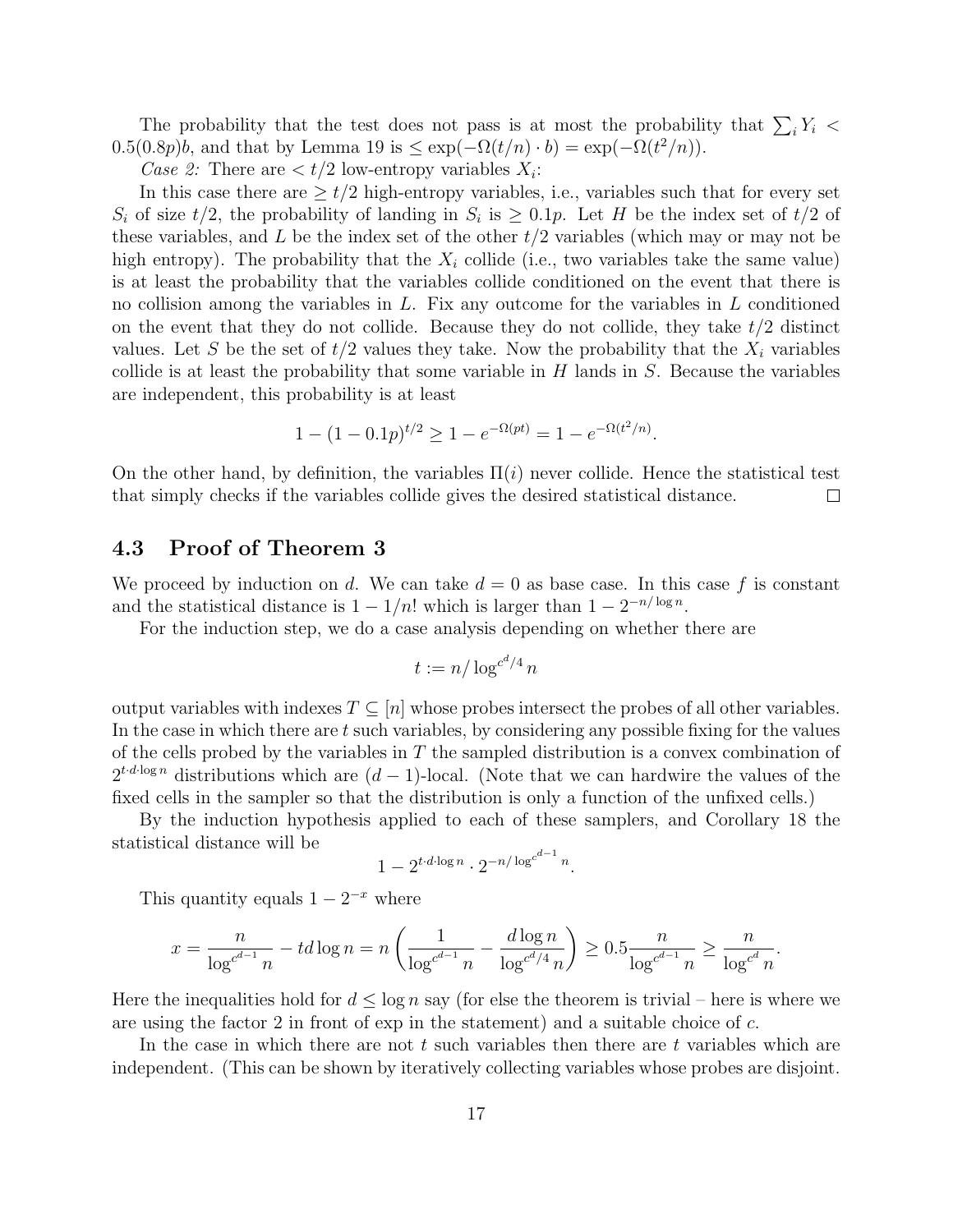We can't stop before we collect t, for else the answer would have been yes.) By Lemma 20 just considering those variables the statistical distance is at least  $1 - \exp(-\Omega(t^2/n))$ . Noting that  $t^2/n = n/\log^{c^{d}/2} n \ge (\log^{c^{d}/2} n)n/\log^{c^{d}} n$  concludes the argument for all large enough  $n$ .

It may be helpful to add that the fact that we need to square t at each step makes the exponent of the log in the final bound exponential in d.

### 5 Open problems

The study of the complexity of distributions remains largely uncharted. We discuss next several open problems that seem within reach.

One problem from [Vio14] that is still open is to extract from 2-local sources on n bits with min-entropy  $\leq$ √  $\overline{n}$ . The problem is that while such sources with min-entropy  $n^{1/2+\Omega(1)}$ can be restricted to being affine sources with large entropy, this is not true if we start with can be restricted to being annie sources with large entropy, this is not true if we start with<br>entropy  $\sqrt{n}$ . To see this, consider the 2-local source on n bits sampled from  $O(\sqrt{n})$  bits by taking the And of any possible pair. As long as the restriction leaves two input bits unfixed, the output is not affine.

As our techniques for Theorem 2 are based on restrictions, it is natural to ask whether one can prove average-case sampling lower bounds for other models which shrink under restrictions, including various types of formulas, and branching programs. We refer the reader to [IMZ12] for pointers and a recent discussion of these models. For concreteness, the reader can think of de Morgan's formulas. We note that worst-case sampling lower bounds for these models do follow from [Vio14]. However it does not seem immediate to obtain average-case lower bounds via the approach in this paper, because the shrinkage parameter is not large enough.

Another open problem is to efficiently reduce the input length of the samplers. This was studied by Dubrov and Ishai [DI06] and later by Artemenko and Shaltiel [AS17]. The latter paper shows that the output distribution of an AC<sup>0</sup> circuit  $C: \{0,1\}^{\ell} \to \{0,1\}^m$ can be approximately sampled by another AC<sup>0</sup> circuit  $C' : \{0,1\}^{\ell'} \to \{0,1\}^m$  using only  $\ell' = m^{1+\alpha}$  input bits, for any  $\alpha > 0$  and where the depth of C' depends on  $\alpha$ . It would be exciting to obtain  $\ell' = O(m)$ , and it would have an application to specific distributions such as  $D = (U, \text{Majority}(U))$ : The AC<sup>0</sup> sampler for D in [Vio12b] goes through the generation of a nearly uniform permutation of  $[m]$  and thus uses  $\geq m \log m$  input bits. It is an open question whether  $D$  can be sampled in  $AC^0$  using fewer input bits. A positive answer to this question would follow from a strong derandomization of our Theorem 6. Specifically, if one could construct an AC<sup>0</sup> circuit that given  $m - m^{\epsilon}$  input bits samples a uniform restriction from the multiset S in Theorem 6, then it would be enough to fill the  $m^{e'}$  stars with bounded independence to obtain  $\ell' = m + m^{1-\Omega(1)}$ .

It would also be interesting to extend Theorem 3 to the case of adaptive probes.

**Challenge:** Let  $f : [n]^{\ell} \to [n]^n$  be a map such that each output symbol depends on  $d = O(1)$ adaptively chosen input cells. Show that the output distribution of f has statistical distance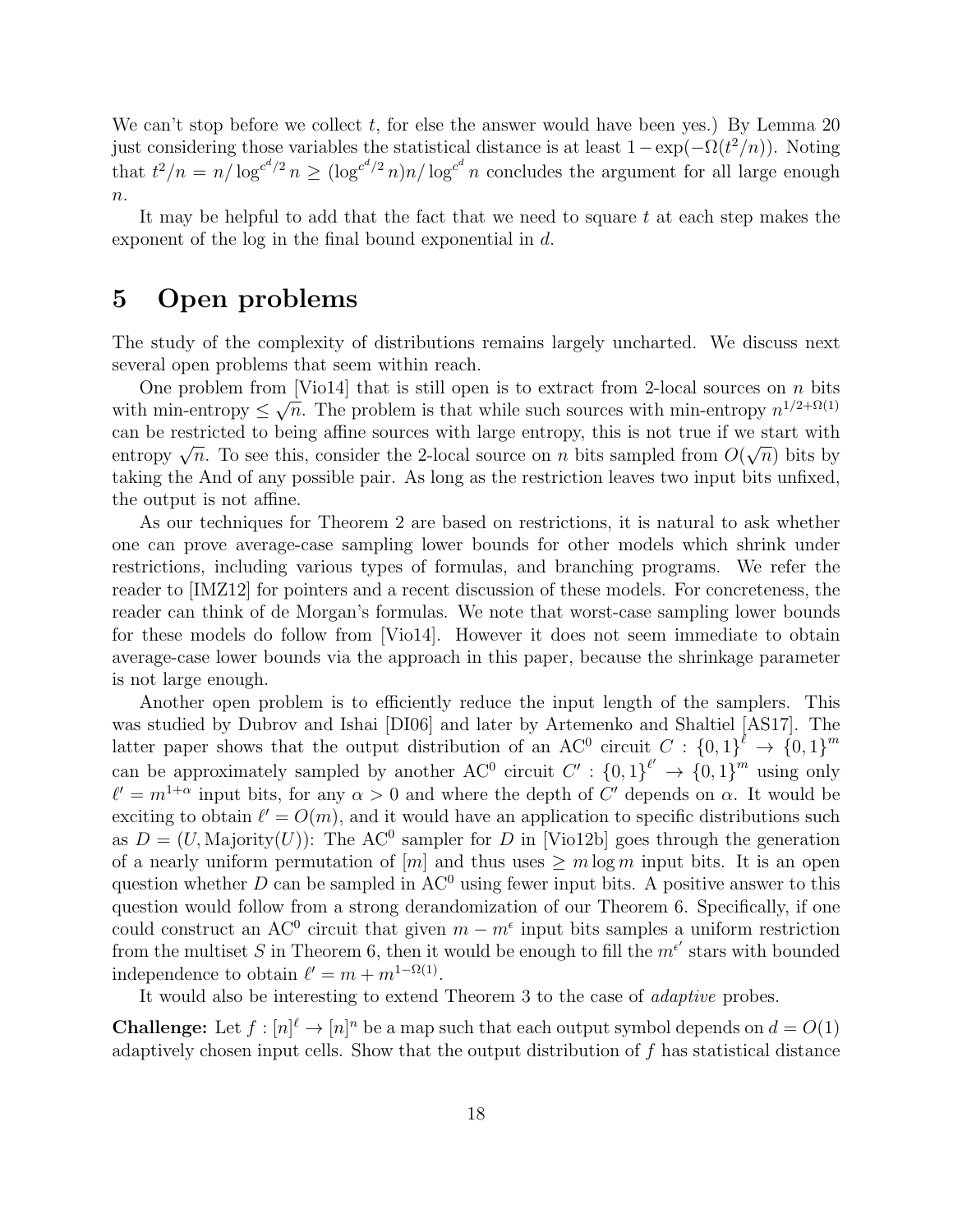$\Omega(1)$  from a uniform random permutation.

Another question is to separate the power of adaptive and non-adaptive cell probes. Consider the distribution D over  $[n]^{R+n}$  where the first R cells  $D_i$  are uniform in  $[n]^R$  and each other cell is sampled as follows: Pick a uniform, independent index j in  $\{1, 2, \ldots, R\}$ and output  $D_j$ . By definition D can be sampled with 2 adaptive probes. We conjecture that for  $R = n^{1-\Omega(1)}$  sampling D requires a large number of non-adaptive probes.

Finally, recall that the statistical bound in Theorem 3 is not far from optimal for small locality. At the other end of the spectrum, it is an interesting question what is the minimum locality sufficient to reduce the statistical distance to  $1 - \Omega(1)$ .

Acknowledgments and relationship with [Vio18]. We thank the anonymous referees for the helpful suggestions mentioned in the paper, and others. A preliminary version [Vio18] of this paper proved Theorem 2 with quasi-polynomial error, and raised the problem of improving the error to exponential. The solution in this paper emerged during discussions with Benjamin Rossman and Avishay Tal at the Simons Institute in Fall 2018. The change in the proof amounts to using the switching lemma in  $[BKST18]$ , which builds on  $[Hås14]$ and postdates [Vio18], further restricting the common part, and working out parameters. We thank them for their permission to include the stronger bound in this revision.

## References

- [Ajt83] Miklós Ajtai.  $\Sigma_1^1$ -formulae on finite structures. Annals of Pure and Applied Logic, 24(1):1–48, 1983.
- [AS17] Sergei Artemenko and Ronen Shaltiel. Pseudorandom generators with optimal seed length for non-boolean poly-size circuits. ACM Trans. Computation Theory,  $9(2):6:1-6:26, 2017.$
- [Bab87] László Babai. Random oracles separate PSPACE from the polynomial-time hierarchy. Information Processing Letters, 26(1):51–53, 1987.
- [BCS14] Itai Benjamini, Gil Cohen, and Igor Shinkar. Bi-lipschitz bijection between the boolean cube and the hamming ball. In IEEE Symp. on Foundations of Computer Science (FOCS), 2014.
- [BDT16] Avraham Ben-Aroya, Dean Doron, and Amnon Ta-Shma. Explicit two-source extractors for near-logarithmic min-entropy. Electronic Colloquium on Computational Complexity (ECCC), 23:88, 2016.
- [BIL12] Chris Beck, Russell Impagliazzo, and Shachar Lovett. Large deviation bounds for decision trees and sampling lower bounds for AC0-circuits. In IEEE Symp. on Foundations of Computer Science (FOCS), pages 101–110, 2012.
- [BIVW16] Andrej Bogdanov, Yuval Ishai, Emanuele Viola, and Christopher Williamson. Bounded indistinguishability and the complexity of recovering secrets. In Int. Cryptology Conf. (CRYPTO), 2016.
- [BKST18] Adam Bene Watts, Robin Kothari, Luke Schaeffer, and Avishay Tal. Exponen-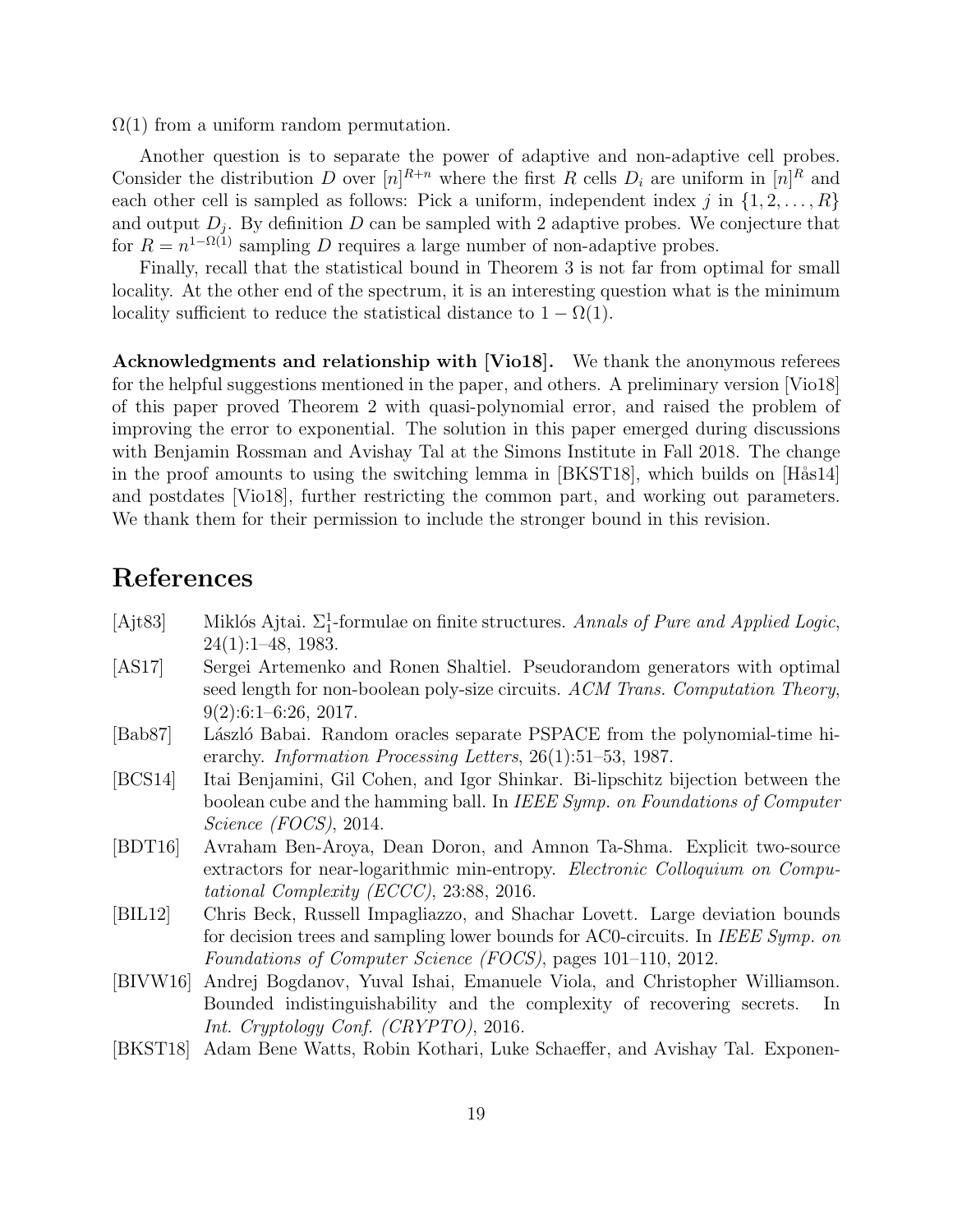tial separation between shallow quantum circuits and unbounded fan-in shallow classical circuits. 2018.

- [BL15] Joshua Brody and Kasper Green Larsen. Adapt or die: Polynomial lower bounds for non-adaptive dynamic data structures. Theory of Computing, 11:471–489, 2015.
- [CL06] Fan Chung and Linyuan Lu. Concentration inequalities and martingale inequalities: a survey. *Internet Math.*,  $3(1)$ :79–127, 2006.
- [Coh16] Gil Cohen. Making the most of advice: New correlation breakers and their applications. In IEEE Symp. on Foundations of Computer Science (FOCS), pages 188–196, 2016.
- [CS16] Gil Cohen and Leonard J. Schulman. Extractors for near logarithmic minentropy. Electronic Colloquium on Computational Complexity (ECCC), 23:14, 2016.
- [CZ16] Eshan Chattopadhyay and David Zuckerman. Explicit two-source extractors and resilient functions. In ACM Symp. on the Theory of Computing (STOC), pages 670–683, 2016.
- [Czu15] Artur Czumaj. Random permutations using switching networks. In ACM Symp. on the Theory of Computing (STOC), pages 703–712, 2015.
- [DGJ<sup>+</sup>10] Ilias Diakonikolas, Parikshit Gopalan, Ragesh Jaiswal, Rocco A. Servedio, and Emanuele Viola. Bounded independence fools halfspaces. SIAM J. on Computing, 39(8):3441–3462, 2010.
- [DI06] Bella Dubrov and Yuval Ishai. On the randomness complexity of efficient sampling. In 38th ACM Symposium on Theory of Computing (STOC), pages 711–720, 2006.
- [DPT10] Yevgeniy Dodis, Mihai Pǎtraşcu, and Mikkel Thorup. Changing base without losing space. In  $42nd$  ACM Symp. on the Theory of Computing (STOC), pages 593–602. ACM, 2010.
- [DW11] Anindya De and Thomas Watson. Extractors and lower bounds for locally samplable sources. In Workshop on Randomization and Computation (RANDOM), 2011.
- [DW12] Anindya De and Thomas Watson. Extractors and lower bounds for locally samplable sources. ACM Trans. Computation Theory, 4(1):3, 2012.
- [FSS84] Merrick L. Furst, James B. Saxe, and Michael Sipser. Parity, circuits, and the polynomial-time hierarchy. Mathematical Systems Theory, 17(1):13–27, 1984.
- [GGG<sup>+</sup>07] Alexander Golynski, Roberto Grossi, Ankur Gupta, Rajeev Raman, and S. Srinivasa Rao. On the size of succinct indices. In ESA, pages 371–382, 2007.
- [GM07] Anna Gál and Peter Bro Miltersen. The cell probe complexity of succinct data structures. Theoretical Computer Science, 379(3):405–417, 2007.
- [Gol09] Alexander Golynski. Cell probe lower bounds for succinct data structures. In 20th ACM-SIAM Symp. on Discrete Algorithms (SODA), pages 625–634, 2009.
- [GRR08] Alexander Golynski, Rajeev Raman, and S. Srinivasa Rao. On the redundancy of succinct data structures. In SWAT, pages 148–159, 2008.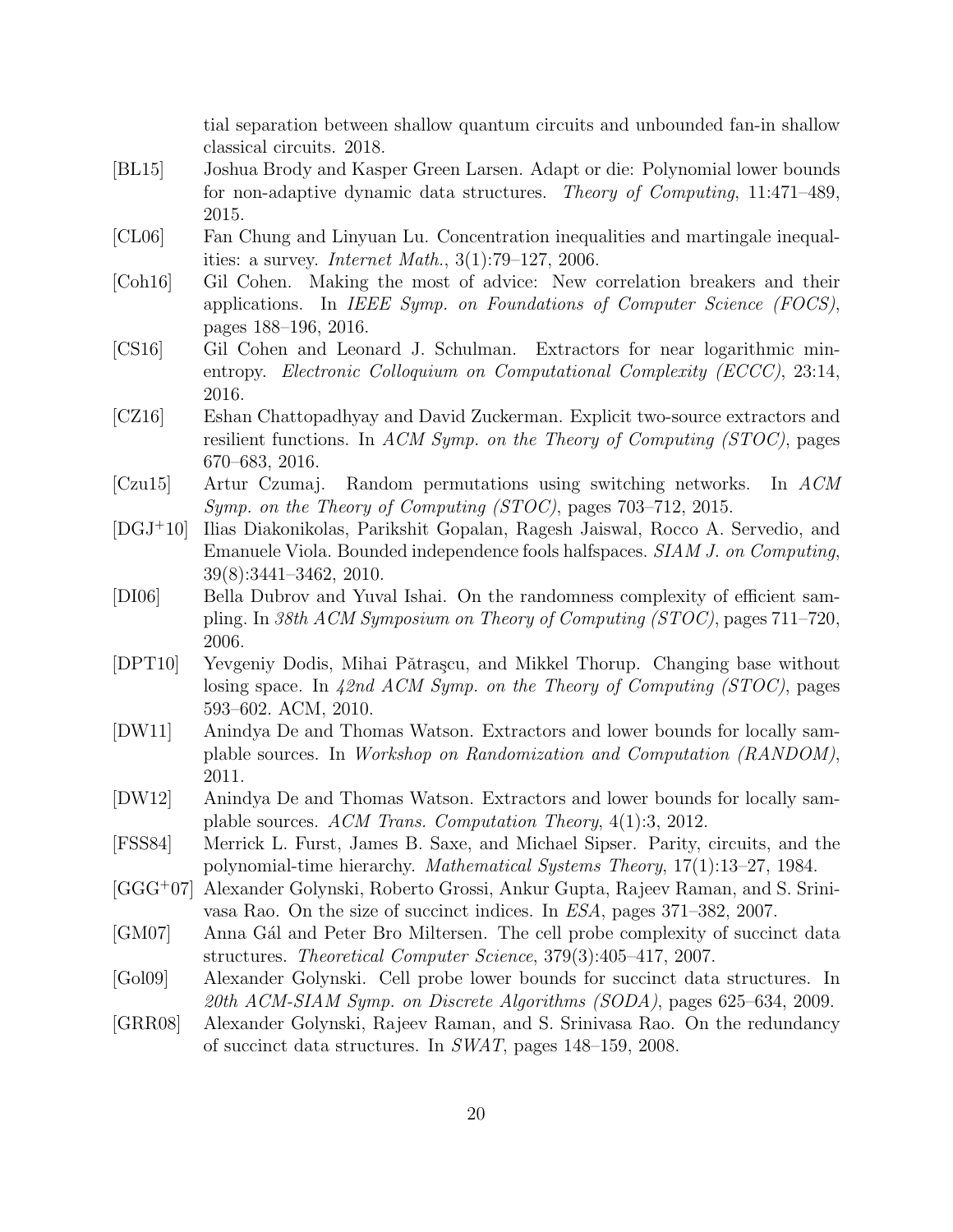- [Hag91] Torben Hagerup. Fast parallel generation of random permutations. In 18th Coll. on Automata, Languages and Programming (ICALP), pages 405–416. Springer, 1991.
- [Hås87] Johan Håstad. *Computational limitations of small-depth circuits*. MIT Press, 1987.
- [Hås14] Johan Håstad. On the correlation of parity and small-depth circuits. SIAM J. on Computing, 43(5):1699–1708, 2014.
- [IK10] Russell Impagliazzo and Valentine Kabanets. Constructive proofs of concentration bounds. In Workshop on Randomization and Computation (RANDOM), pages 617–631. Springer, 2010.
- [IMP12] Russell Impagliazzo, William Matthews, and Ramamohan Paturi. A satisfiability algorithm for AC<sup>0</sup>. In *ACM-SIAM Symp.* on *Discrete Algorithms (SODA)*, pages 961–972, 2012.
- [IMZ12] Russell Impagliazzo, Raghu Meka, and David Zuckerman. Pseudorandomness from shrinkage. In IEEE Symp. on Foundations of Computer Science (FOCS), pages 111–119, 2012.
- [IN96] Russell Impagliazzo and Moni Naor. Efficient cryptographic schemes provably as secure as subset sum. J. of Cryptology,  $9(4):199-216$ , 1996.
- [Kil88] Joe Kilian. Founding cryptography on oblivious transfer. In ACM Symp. on the Theory of Computing (STOC), pages 20–31, 1988.
- [Lar12] Kasper Green Larsen. Higher cell probe lower bounds for evaluating polynomials. In IEEE Symp. on Foundations of Computer Science (FOCS), pages 293–301, 2012.
- [Li16] Xin Li. Improved two-source extractors, and affine extractors for polylogarithmic entropy. In IEEE Symp. on Foundations of Computer Science (FOCS), 2016.
- [LV12] Shachar Lovett and Emanuele Viola. Bounded-depth circuits cannot sample good codes. Computational Complexity, 21(2):245–266, 2012.
- [MRRR11] J. Ian Munro, Rajeev Raman, Venkatesh Raman, and S. Srinivasa Rao. Succinct representations of permutations and functions. CoRR, abs/1108.1983, 2011.
- [MRRR12] J. Ian Munro, Rajeev Raman, Venkatesh Raman, and S. Srinivasa Rao. Succinct representations of permutations and functions. Theor. Comput. Sci., 438:74–88, 2012.
- [MV91] Yossi Matias and Uzi Vishkin. Converting high probability into nearly-constant time-with applications to parallel hashing. In 23rd ACM Symp. on the Theory of Computing (STOC), pages 307–316, 1991.
- [O'D14] Ryan O'Donnell. Analysis of Boolean Functions. Cambridge University Press, 2014.
- [Pǎt08] Mihai Pǎtrașcu. Succincter. In 49th IEEE Symp. on Foundations of Computer Science (FOCS). IEEE, 2008.
- [Pre18] Nicola Prezza. Optimal substring-equality queries with applications to sparse text indexing (preliminary version title: In-place sparse suffix sorting). In ACM-SIAM Symp. on Discrete Algorithms (SODA), pages 1496–1508, 2018.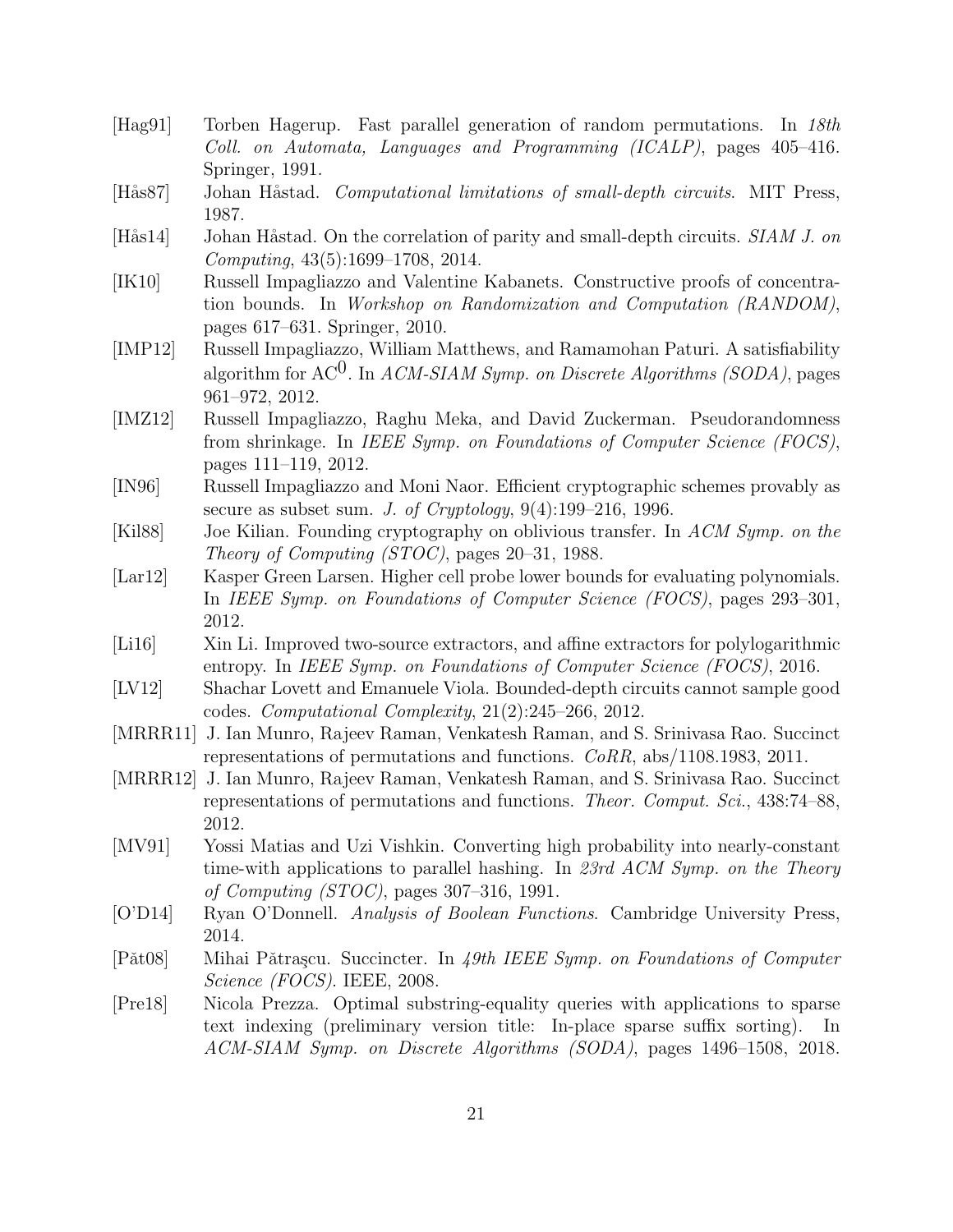https://arxiv.org/pdf/1803.01723.

- [PRST16] Toniann Pitassi, Benjamin Rossman, Rocco A. Servedio, and Li-Yang Tan. Polylogarithmic Frege depth lower bounds via an expander switching lemma. In ACM Symp. on the Theory of Computing (STOC), pages 644–657, 2016.
- [PS97] Alessandro Panconesi and Aravind Srinivasan. Randomized distributed edge coloring via an extension of the chernoff-hoeffding bounds. SIAM J. Comput., 26(2):350–368, 1997.
- [PV10] Mihai Pǎtrașcu and Emanuele Viola. Cell-probe lower bounds for succinct partial sums. In 21th ACM-SIAM Symp. on Discrete Algorithms (SODA), pages 117– 122, 2010.
- [Rao09] Anup Rao. Extractors for low-weight affine sources. In IEEE Conf. on Computational Complexity (CCC), pages 95–101, 2009.
- [Ros17] Benjamin Rossman. An entropy proof of the switching lemma and tight bounds on the decision-tree size of AC0, 2017. Manuscript. URL: http://www.math.toronto. edu/rossman/logsize.pdf.
- [Sie04] Alan Siegel. On universal classes of extremely random constant-time hash functions. SIAM J. on Computing, 33(3):505–543, 2004.
- [Sub61] B. A. Subbotovskaya. Realizations of linear functions by formulas using  $+$ ,  $*$ ,  $-$ . Soviet Mathematics-Doklady, 2:110–112, 1961.
- [Tho13] Mikkel Thorup. Mihai patrascu: Obituary and open problems. Bulletin of the EATCS, 109:7–13, 2013.
- [Vio05] Emanuele Viola. On constructing parallel pseudorandom generators from oneway functions. In 20th IEEE Conf. on Computational Complexity (CCC), pages 183–197, 2005.
- [Vio09a] Emanuele Viola. Cell-probe lower bounds for prefix sums, 2009. arXiv:0906.1370v1.
- [Vio09b] Emanuele Viola. Gems of theoretical computer science. Lecture notes of the class taught at Northeastern University. Available at http://www.ccs.neu.edu/home/viola/classes/gems-08/index.html, 2009.
- [Vio12a] Emanuele Viola. Bit-probe lower bounds for succinct data structures. SIAM J. on Computing, 41(6):1593–1604, 2012.
- [Vio12b] Emanuele Viola. The complexity of distributions. SIAM J. on Computing, 41(1):191–218, 2012.
- [Vio12c] Emanuele Viola. Extractors for turing-machine sources. In Workshop on Randomization and Computation (RANDOM), 2012.
- [Vio14] Emanuele Viola. Extractors for circuit sources. SIAM J. on Computing, 43(2):355–972, 2014.
- [Vio16] Emanuele Viola. Quadratic maps are hard to sample. ACM Trans. Computation Theory, 8(4), 2016.
- [Vio17a] Emanuele Viola. A sampling lower bound for permutations. Electronic Colloquium on Computational Complexity (ECCC), 24:166, 2017.
- [Vio17b] Emanuele Viola. Special topics in complexity theory. Lecture